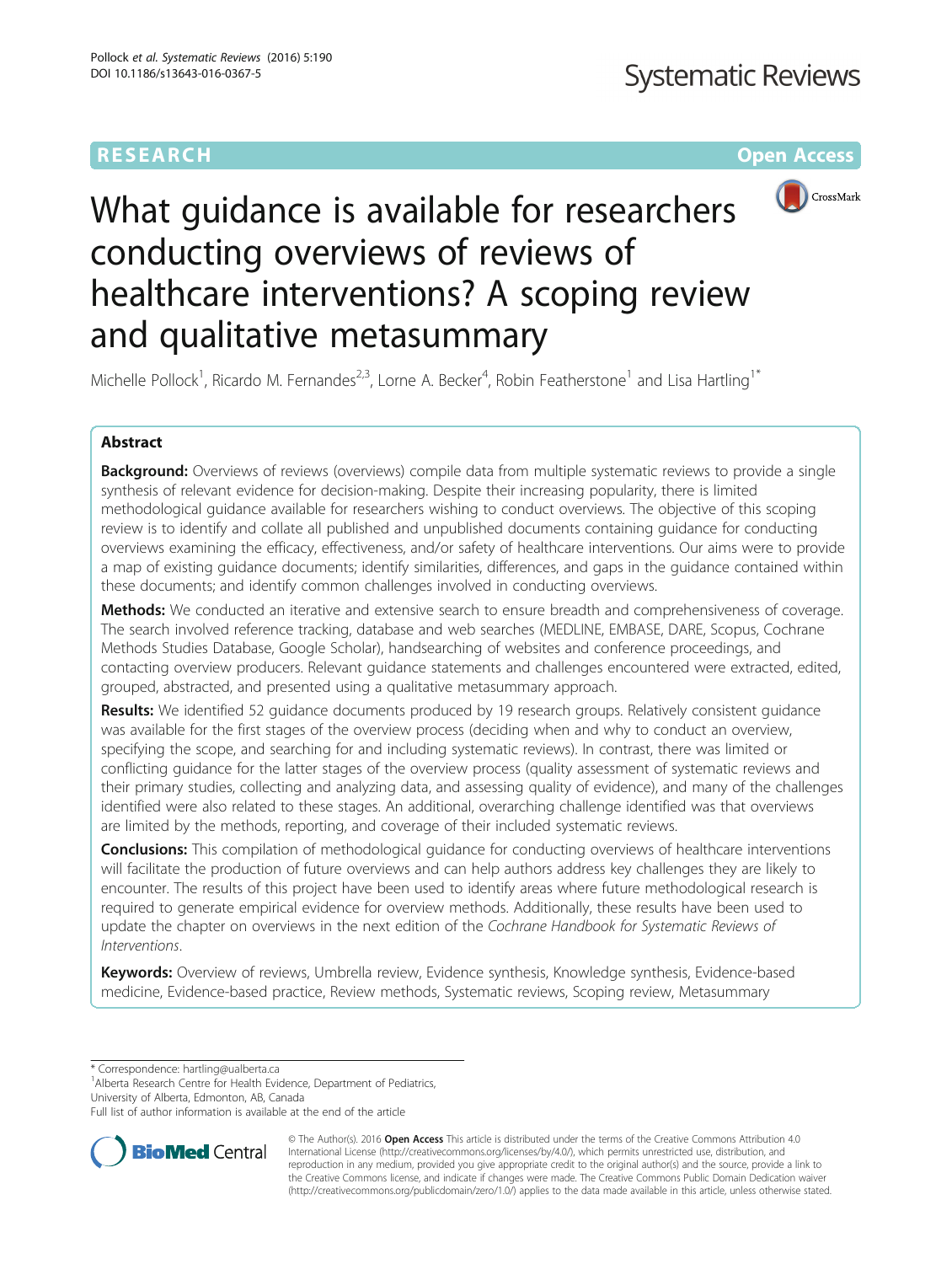#### Background

Systematic reviews (SRs) combine the results of multiple similar primary studies to answer a specific clinical question [\[1](#page-13-0)]. With the exponential increase in the number of published SRs [[2\]](#page-13-0), overviews of reviews (overviews) have emerged as a logical solution to help manage this information overload. The purpose of overviews is to integrate information from multiple related SRs to provide a comprehensive synthesis of all SR evidence related to a specific clinical question [\[3](#page-13-0)]. They are designed to be accessible, user-friendly documents that are typically broader in scope than any individual SR. Overviews are often conducted to address questions related to the efficacy, effectiveness, and/or safety of healthcare interventions—for example, examining multiple interventions for the prevention or treatment of a specific health condition [[3\]](#page-13-0). Table 1 describes the key characteristics of overviews.

Given their objective to synthesize extensive data in a user-friendly format, overviews have been gaining momentum as a valuable knowledge synthesis product to facilitate the uptake and application of knowledge by decision-makers. Thus, the number of published overviews has been steadily increasing in recent years [[4](#page-13-0)–[6](#page-13-0)]. This increase is at least partially due to the pioneering efforts of The Cochrane Collaboration, an international organization widely recognized as producing high-quality SRs of health evidence [\[7](#page-13-0)]. In 2004, the Comparing Multiple Interventions Methods Group (originally called the Umbrella Reviews Methods Group) was established to develop general guidance for conducting overviews [[8](#page-13-0)]. This preliminary guidance was first published as a chapter in the Cochrane Handbook for Systematic Reviews of Interventions (Cochrane Handbook) in 2008 [[3](#page-13-0)], and the first overview was published in the Cochrane Database of Systematic Reviews (CDSR) in 2009 [\[9](#page-13-0)]. Today, Cochrane authors can publish overviews in the CDSR with a label that allows readers to distinguish them from standard SRs. Other research groups and organizations around the world have also adopted this research design as a valuable knowledge synthesis product [[10](#page-13-0), [11\]](#page-13-0).

Table 1 Key characteristics of overviews of reviews

1) Overviews should contain a clearly formulated objective designed to answer a specific clinical research question, typically about a healthcare intervention.

2) Overviews should intend to search for and include only systematic reviews (with or without meta-analyses).

3) Overviews should use explicit and reproducible methods to identify multiple systematic reviews that meet their inclusion criteria and to assess the methodological quality of these systematic reviews.

4) Overviews should intend to collect, analyze, and present the descriptive characteristics of their included systematic reviews (and their primary studies) and the quantitative outcome data contained within the systematic reviews.

Modified from Becker and Oxman and Hartling et al. [\[3,](#page-13-0) [4\]](#page-13-0)

Overview methods evolved from SR methods for which there are well-established standards of conduct to ensure rigor, validity, and reliability of results [[12\]](#page-13-0). Overviews therefore aim to use explicit, reproducible, and systematic methods to search for, identify, and extract outcome data from SRs. However, since the unit of searching, inclusion, and data extraction is the SR, overview authors often encounter unique methodological challenges for which there are no obvious solutions or clear guidance. As a result, current practice when conducting overviews is driven largely by personal experience and trial and error, and published overviews show considerable variation in their methods and reporting [[4](#page-13-0)–[6\]](#page-13-0). In recent years, a number of overview authors have recognized the methodological challenges inherent in conducting overviews and expressed a need for comprehensive, up-to-date guidance for overviews [[4](#page-13-0), [5](#page-13-0), [13](#page-13-0)].

The purpose of this scoping review was to identify and summarize all documents containing methodological guidance for conducting overviews examining the efficacy, effectiveness, and/or safety of healthcare interventions. The aims were as follows: (1) locate, access, compile, and create a map of documents that provide explicit methodological guidance for conducting overviews; (2) identify and describe areas where guidance for conducting overviews is clear and consistent, as well as areas where guidance is conflicting or missing; and (3) document common challenges involved in conducting overviews and determine whether existing guidance can help researchers overcome these challenges. We then used the results of this scoping review to update the chapter on overview methods appearing in the Cochrane Handbook.

#### **Methods**

This scoping review adhered to the methods established by Arksey and O'Malley [\[14](#page-13-0)] and expanded upon by Levac et al. [[15\]](#page-13-0).

#### Eligibility criteria

To be included in the scoping review, documents had to meet one of two criteria: (1) provide explicit guidance for conducting overviews of healthcare interventions, defined as any guidance related to either the context or the process of conducting an overview or (2) describe an author team's experience conducting one or more overviews of healthcare interventions. When selecting documents for inclusion, we used the definition of overviews provided in Table 1. We included guidance that applied to overviews examining the efficacy, effectiveness, and/or safety of healthcare interventions and excluded guidance that applied to other types of overviews (e.g., diagnostic test accuracy, prognostic, and qualitative overviews). We included documents produced in any language, year, or format.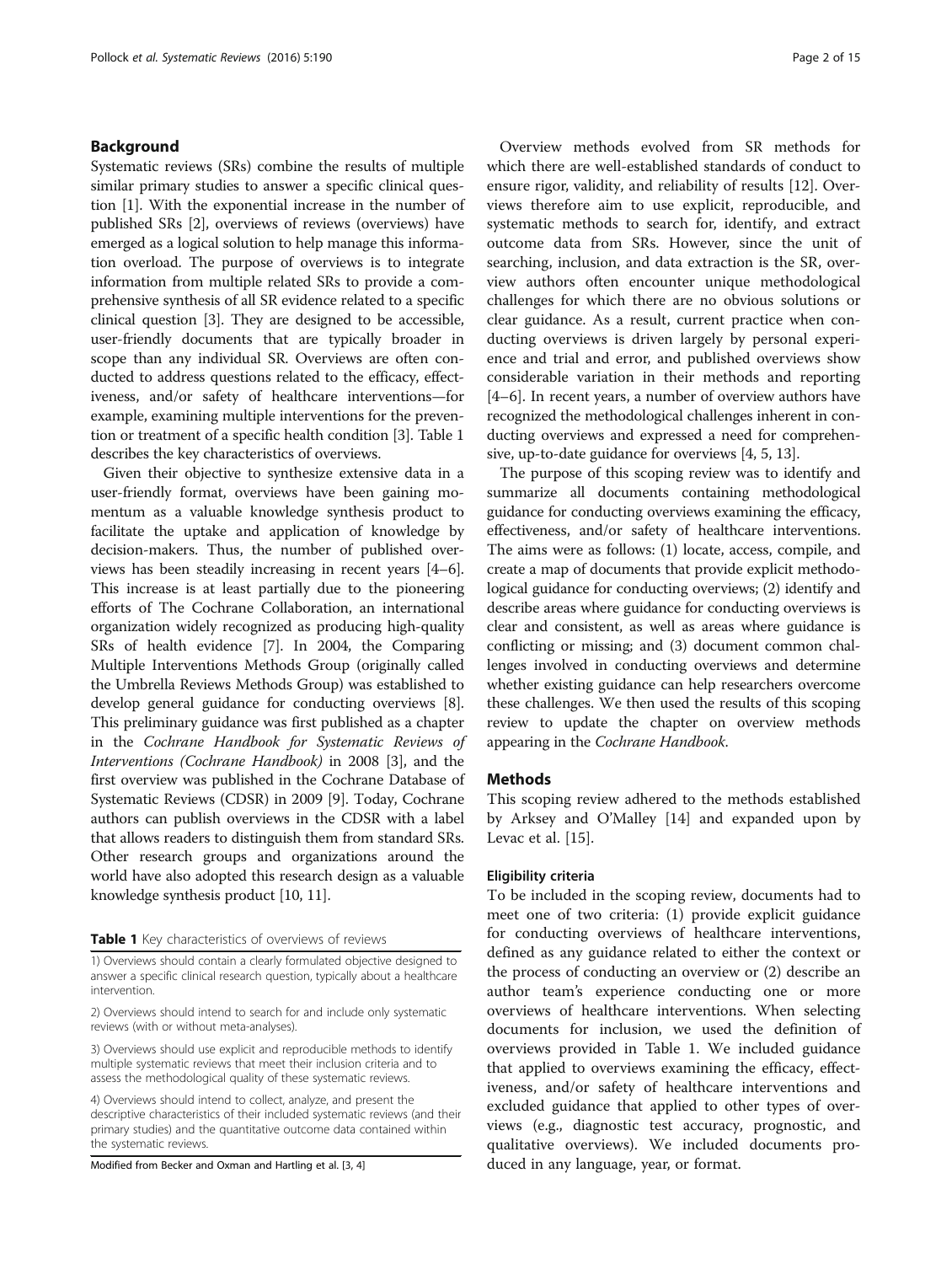#### Search methods for identification of documents

Our scoping review aimed to identify and include a wide range of document types, including unpublished documents such as internal documents, training manuals, and conference proceedings. We therefore conducted an iterative and extensive search to ensure breadth and comprehensiveness of coverage [\[14](#page-13-0)–[17\]](#page-13-0). The search was conducted between January and March 2014 and involved reference tracking, database and web searches, handsearching of websites and conference proceedings, and contacting producers of overviews.

Our iterative reference tracking ("snowballing") search [[16](#page-13-0), [17\]](#page-13-0) was conducted by a research librarian (RF). The reference tracking search used a total of 30 target articles about overviews that were identified by the study authors prior to the start of the search and as the search progressed. For each target article, we searched for "citing" references using Google Scholar, "cited" references using Scopus and reference lists, and "similar articles" using PubMed. Database and web searches were conducted to supplement and enhance our reference tracking search (RF). We first updated the database searches reported in Hartling et al. [[4](#page-13-0)]. This involved searching MEDLINE (via Ovid), EMBASE (via Ovid), DARE (via Cochrane Library), and Scopus, for articles published between January 2010 and December 2013. We then augmented this search with two additional databases (MEDLINE via Web of Science, and Cochrane Methods Studies Database via Ovid) and one additional web search engine (Google Scholar). Relevant articles identified by the database and web searches were fed back into the reference tracking search and used as target articles to help locate additional relevant articles.

A number of additional sources were searched in an attempt to locate all unpublished and internal guidance documents (MP, RF). We handsearched the websites of 26 organizations that we knew had published at least one overview, and the conference proceedings (2000–2013) of three conferences: the International Cochrane Colloquium, Health Technology Assessment International, and the Canadian Agency for Drugs and Technologies in Health Symposium. Additionally, we contacted overview producers to ask if they had followed any specific guidance when conducting their overview(s): this involved contacting 20 Managing Editors of Cochrane Review Groups and Fields who oversaw the preparation of a combined 64 overviews published in the CDSR and Evidence-Based Child Health: A Cochrane Review Journal, and 110 authors who published a combined 148 overviews in journals other than the CDSR (lists of overviews obtained from [\[4\]](#page-13-0) and [\[5\]](#page-13-0)). We had satisfactory response rates (57% for authors of conference proceedings, 96% for Managing Editors of Cochrane Review Groups and Fields, and 55% for overview authors).

We updated select components of the search in November 2015. To ensure we continued to capture relevant documents published after our search dates, we used article alerts from MEDLINE (via Web of Science) and Google Scholar to monitor new articles between January 2014 and November 2015. Additionally, we searched conference proceedings for 2014 and 2015 and contacted an additional five Managing Editors of Cochrane Review Groups who oversaw the preparation of five overviews published in the CDSR in 2014 and 2015.

Finally, we handsearched the reference lists of the 52 guidance documents included in this scoping review. Due to the variability in terminology used to refer to overviews [[4\]](#page-13-0), we searched for and included terms such as "overview," "overview of reviews," "overview of systematic reviews," "umbrella review," "systematic review of systematic reviews," and "metareview". See Additional file [1](#page-12-0) for complete search strategies.

#### Selection of documents

All titles and abstracts were independently screened by one reviewer (MP) and one research assistant. We kept those documents that were not overviews but that met the broad definition of "being about overviews" or "discussing some aspect of overviews." We then retrieved the full text of all potentially relevant titles and abstracts. Full-text articles were assessed for inclusion by two independent reviewers (MP, LH) using the previously described eligibility criteria, with discrepancies resolved through discussion.

#### Data extraction and analysis

Relevant text contained within each included document was extracted and analyzed using a qualitative metasummary approach, which is an iterative, quantitatively oriented method of data analysis that involves aggregating textual data to identify and expose patterns of findings across groups of related documents [\[18, 19](#page-13-0)]. This involved extracting, editing, grouping, abstracting, and presenting findings (this work was completed using Microsoft Word and Excel). All data collection and analysis was conducted by one reviewer (MP) and checked for accuracy by a second reviewer (LH), with disagreements resolved through discussion. The qualitative metasummary process is described below.

First, we clearly specified the text eligible and not eligible for extraction using the criteria presented in Additional file [2](#page-12-0) [\[18](#page-13-0)]. For documents that *provided* explicit guidance for conducting overviews of healthcare interventions, we extracted text that provided guidance on how to conduct any part of an overview and text that described challenges involved when conducting overviews. For documents that described an author team's experience conducting one or more overviews of healthcare interventions, we extracted only text that described challenges author teams encountered. We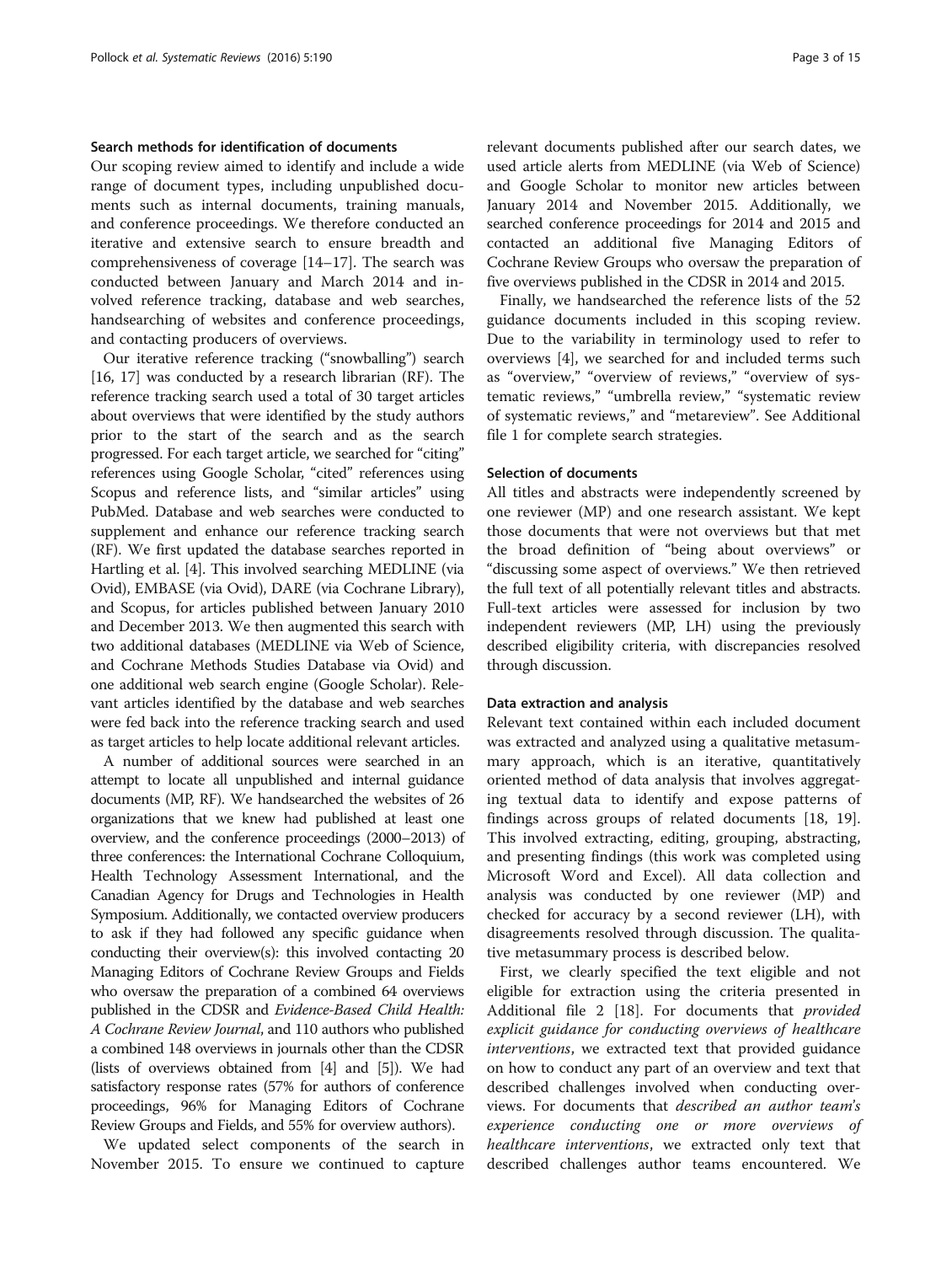then separated guidance statements and challenges from all other text in the documents, and edited the guidance and challenges to ensure that they were presented in a way that was accessible to readers while preserving their underlying content and meaning [\[18](#page-13-0)]. Guidance statements and challenges were then separated from each other and grouped, abstracted, and presented in parallel.

For both guidance statements and challenges, we used a two-stage approach to group similar findings together. First, we grouped all documents produced by the same research group to avoid giving extra weight to statements that were included in multiple documents produced by the same research group [[18](#page-13-0)]. Within each of these groupings, we further edited the findings to eliminate redundancies and duplicate text while leaving the meaning of the statements unchanged. Second, we grouped statements across research groups by stage of the overview process to ensure that all statements related to the same stage of the overview process appeared in the same place [\[18\]](#page-13-0). The stages of the overview process included the following: deciding when and why to conduct an overview, specifying the scope, searching for and including SRs, quality assessment of SRs and their primary studies, collecting and analyzing data, grading quality of evidence, and drawing conclusions. These stages were identified iteratively: they were selected in advance using the stages presented in the Cochrane Handbook [\[12](#page-13-0)] and modified as needed to accommodate the specific guidance and challenges identified.

We then abstracted findings to summarize the content of each group of topically related guidance statements and challenges [[18, 19\]](#page-13-0). For each stage of the overview process, we reworked our lists of guidance statements and challenges until we developed a new list of abstracted statements that captured the overall meaning of the original statements. This was done by eliminating redundancies, refining statements to ensure they were inclusive of the ideas presented by each research group, preserving ambiguity and contradictions, and ensuring clarity and accessibility.

Lastly, we provided a narrative summary of the abstracted guidance statements followed by a narrative summary of the abstracted challenges. For guidance statements only, we also calculated frequency and intensity effect sizes. These were used to extract more meaning from the narrative summaries by numerically describing the magnitude of the abstracted findings [[18, 19\]](#page-13-0). Frequency effect sizes were calculated by dividing the number of research groups contributing guidance on a topic area by the total number of research groups. Intensity effect sizes were calculated by dividing the number of topic areas addressed by each research group by the total number of topic areas.

#### Results

#### Results of the search

The literature search retrieved 2418 unique references. One hundred seventy-six references were identified as potentially eligible, and the full-text articles were assessed for inclusion. Of these, 124 documents were excluded (list available upon request). Fifty-two documents produced by 19 research groups were included; these documents are listed in Additional file [3](#page-12-0) and are labeled "A1," "A2,"…, "A52" in the text below. Figure [1](#page-4-0) contains a flow diagram of documents through the review process. As anticipated, published articles that could be located through database searching comprised a minority (29%) of included documents; the majority (71%) were unpublished documents identified through other searching methods.

#### Summary of included guidance documents

Table [2](#page-5-0) summarizes the characteristics of the included guidance documents and presents abbreviations for research groups that will be used throughout the remainder of the results.

Of the 52 included documents, 41 provided explicit methodological guidance for conducting overviews of healthcare interventions (Additional file [3,](#page-12-0) references A1–A41). These documents were produced between 2007 and 2015 by 12 research groups (range, 1–18 documents per group). The three most common types of documents were oral presentations (37%), journal articles (24%), and internal documents (22%). Four research groups (CHF, CMIMG, CPHG, EPOC) contributing 28 documents (68%) had primary affiliations associated with The Cochrane Collaboration. Eleven documents described an author team's experience conducting one or more overviews of healthcare interventions (Additional file [3](#page-12-0), references A42–A52). These documents (5 posters, 4 journal articles, 2 oral presentations) were produced between 2004 and 2015 by nine research groups (range, 1–2 documents per group). Six research groups (CCRG, CHF, CM, CS, DDC, EPOC) contributing 8 documents (73%) had primary affiliations associated with The Cochrane Collaboration. We first summarize the existing guidance for conducting overviews, with frequency and intensity effect sizes. We then summarize the challenges identified.

#### Guidance for conducting overviews

The guidance contained within the 41 documents that provided explicit methodological guidance fell into two broad categories: guidance related to the context for conducting overviews and guidance related to the process of conducting overviews. These categories could be further subdivided into 15 topic areas. The existing methods guidance for each topic area is summarized below; italicized terms are defined in Table [3](#page-6-0).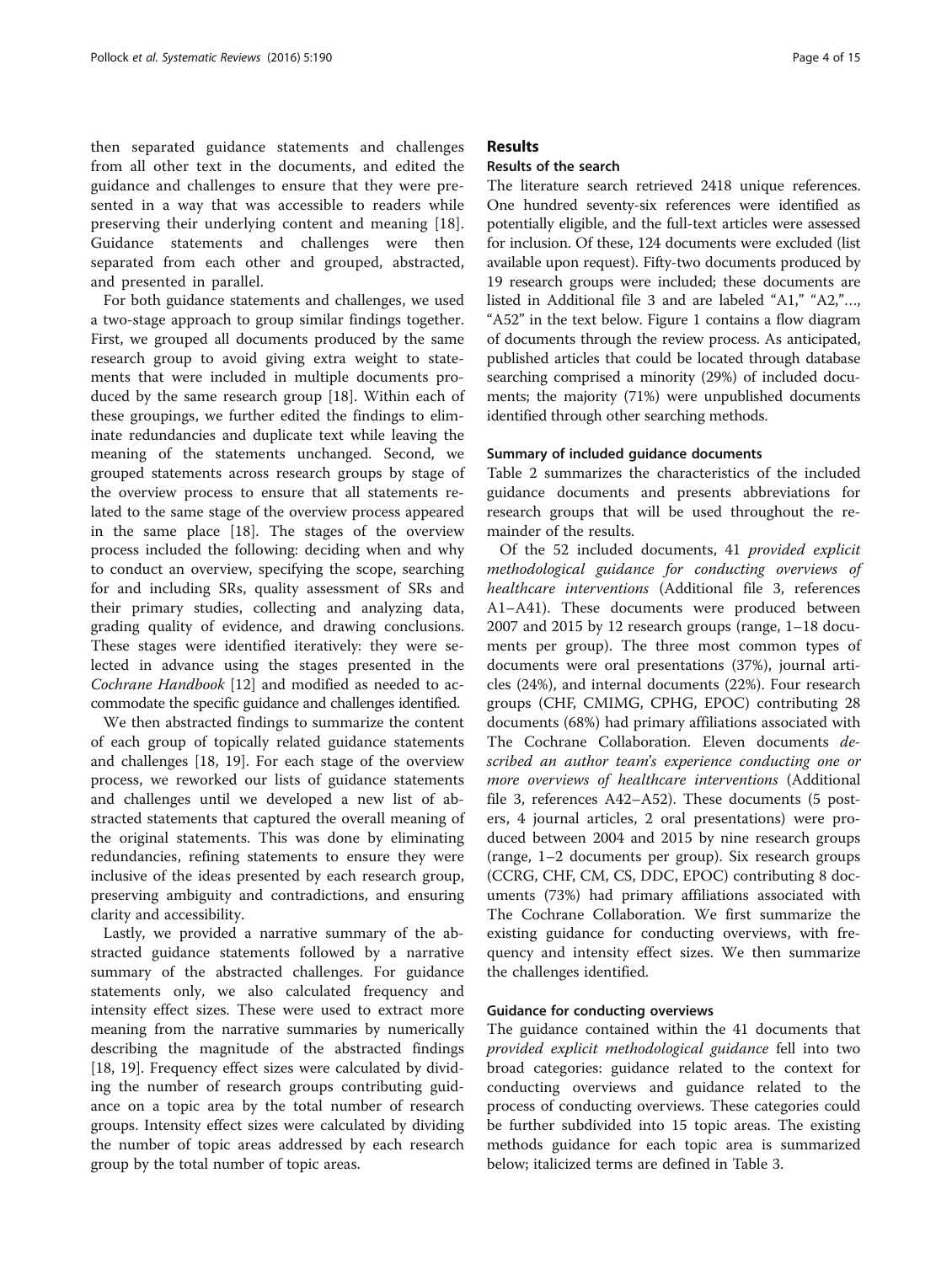<span id="page-4-0"></span>

#### Guidance related to the context for conducting overviews

Choosing between conducting an overview and a SR Two groups provided guidance on this topic (CMIMG, EPPI). The CMIMG stated that authors should conduct an overview only when they intend to search for and extract data from SRs as opposed to primary studies. Authors should conduct a SR when they intend to search for or extract data from primary studies, conduct a network meta-analysis, or rank order interventions (A16). When choosing between both study designs, the scope of the

research question should be taken into account (A12). See reference A23 for additional guidance on choosing between both study designs (CMIMG). EPPI-Centre stated that authors may consider conducting an overview when a broad research question co-occurs with a short time frame and limited resources (A30).

What types of questions about healthcare interventions can be answered using the overview format? One group (CMIMG) provided guidance on this topic, though six additional groups (CHF: A2; DukeU: A29;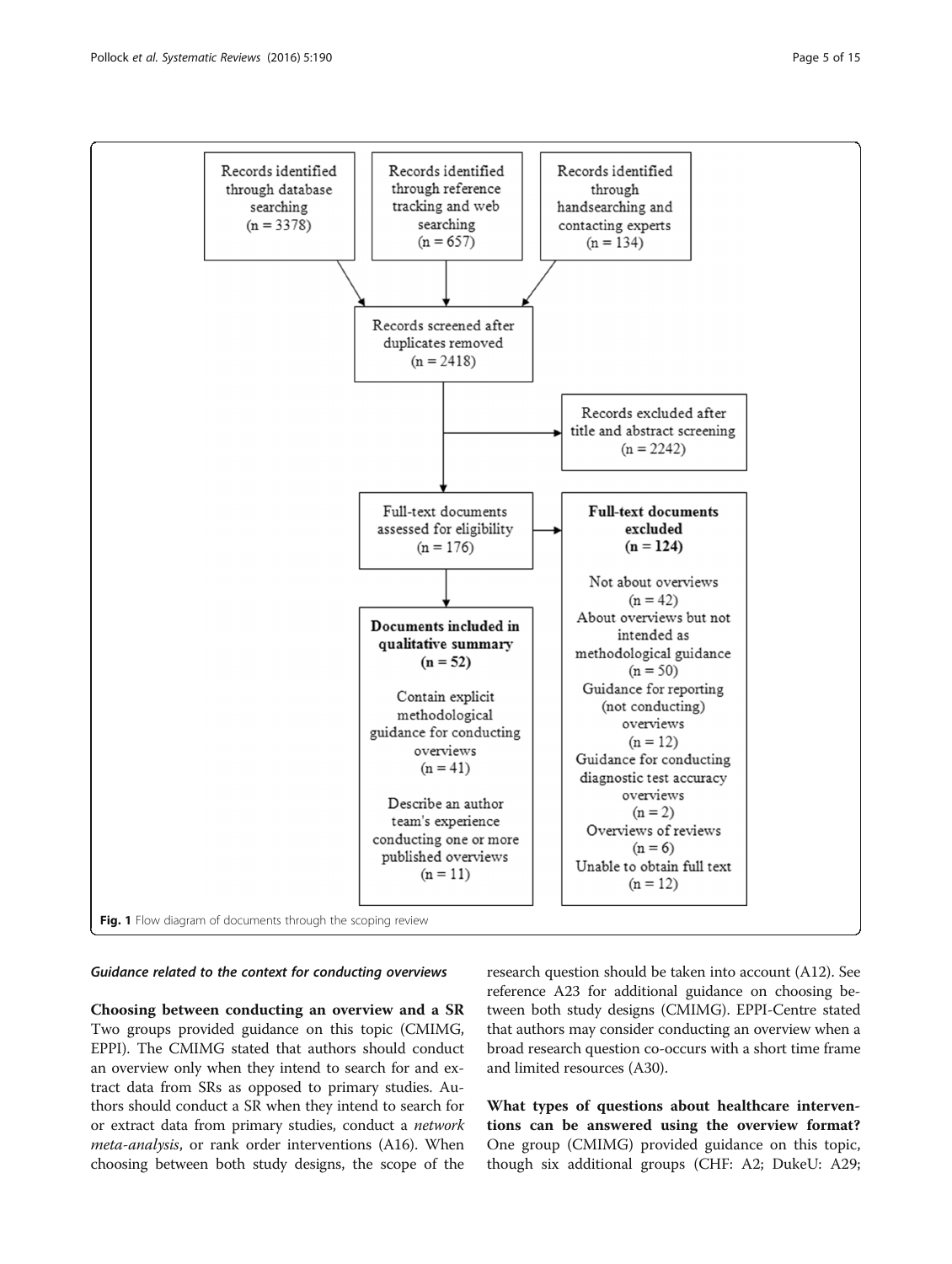<span id="page-5-0"></span>

| $(A1 - A11)$<br>Cochrane Child Health Field (CHF)<br>Research group                               |                                                                  | Documents that contain explicit methodological guidance for conducting<br>overviews (41 documents produced by 12 research groups) |                                                                                                               | one or more published overviews (11 documents produced by 9<br>research groups) |                                  |                                     |
|---------------------------------------------------------------------------------------------------|------------------------------------------------------------------|-----------------------------------------------------------------------------------------------------------------------------------|---------------------------------------------------------------------------------------------------------------|---------------------------------------------------------------------------------|----------------------------------|-------------------------------------|
|                                                                                                   | references)<br>Number of documents<br>(Additional file 3 referer | Years documents<br>were produced                                                                                                  | Document formats                                                                                              | Number of documents<br>(Additional file 3 references)                           | Years documents<br>were produced | Document formats                    |
|                                                                                                   |                                                                  | 2010-2015                                                                                                                         | documents, 2 posters, 1 journal article<br>6 oral presentations <sup>9</sup> , 2 internal                     | (A42, A43)                                                                      | 2011-2013                        | 1 journal article,<br>poster        |
| Cochrane Comparing Multiple<br>Interventions Methods Group (CMIMG)                                | A26)<br>18 <sup>a</sup><br>(A1, A6, A7, A12–                     | 2008-2015                                                                                                                         | 10 oral presentations <sup>9</sup> , 5 internal<br>documents, 1 journal article,<br>1 book chapter, 1 website |                                                                                 |                                  |                                     |
| Cochrane Consumers and<br>Communication Review Group (CCRG)                                       |                                                                  |                                                                                                                                   |                                                                                                               | (A44)                                                                           | 2009                             | 1 journal article                   |
| $\frac{1}{(A27)}$<br>Cochrane Effective Practice and<br>Organization of Care Review Group (EPOC)  |                                                                  | 2011                                                                                                                              | 1 oral presentation                                                                                           | (A45, A46)                                                                      | 2011-2015                        | presentation, 1<br>poster<br>l oral |
| Cochrane Musculoskeletal Review Group (CM)                                                        |                                                                  |                                                                                                                                   |                                                                                                               | (A47)                                                                           | 2010                             | 1 poster                            |
| (A28)<br>Cochrane Public Health Group (CPHG)                                                      |                                                                  | 2014                                                                                                                              | 1 journal article                                                                                             |                                                                                 |                                  |                                     |
| Cochrane Stroke Group (CS)                                                                        |                                                                  |                                                                                                                                   |                                                                                                               | (A48)                                                                           | 2015                             | 1 oral presentation                 |
| (A29)<br>Duke University (DukeU)                                                                  |                                                                  | 2012                                                                                                                              | 1 journal article                                                                                             |                                                                                 |                                  |                                     |
| Dutch Cochrane Centre (DCC)                                                                       |                                                                  |                                                                                                                                   |                                                                                                               | (A49)                                                                           | 2009                             | 1 poster                            |
| $2$ (A30, A31)<br>Evidence for Policy and Practice<br>Information and Co-ordinating Centre (EPPI) |                                                                  | 2015                                                                                                                              | 1 journal article, 1 oral presentation                                                                        |                                                                                 |                                  |                                     |
| $(A32 - A35)$<br>4<br>Joanna Briggs Institute Umbrella<br>Reviews Methodology Group (JBI)         |                                                                  | 2007-2015                                                                                                                         | internal documents, 1 journal article,<br>book chapter<br>$\sim$ $-$                                          | $\overline{1}$                                                                  |                                  |                                     |
| Ludwig Boltzmann Institute for Health<br>Technology Assessment (LBI)                              |                                                                  |                                                                                                                                   |                                                                                                               | (ASO)                                                                           | 2015                             | 1 journal article                   |
| (A36)<br>Norwegian Knowledge Centre for the<br>Health Services (NOKC)                             |                                                                  | 2013                                                                                                                              | 1 book chapter                                                                                                |                                                                                 | $\overline{1}$                   |                                     |
| $\mathbb{I}$<br>Pontifical Xavierian University (PXU)                                             |                                                                  |                                                                                                                                   |                                                                                                               | (A51)                                                                           | 2011                             | 1 poster                            |
| $\begin{pmatrix} -25 \ 201 \end{pmatrix}$<br>Trinity College Dublin (TCD)                         |                                                                  | 2011                                                                                                                              | 1 journal article                                                                                             |                                                                                 |                                  |                                     |
| (A38)<br>University of Birmingham (UBirm)                                                         |                                                                  | 2012                                                                                                                              | 1 journal article                                                                                             |                                                                                 |                                  |                                     |
| University of Dundee (UDun)                                                                       |                                                                  |                                                                                                                                   |                                                                                                               | (A52)                                                                           | 2004                             | 1 journal article                   |
| (650)<br>Western Journal of Nursing Research (WJNR)                                               |                                                                  | 2014                                                                                                                              | 1 editorial                                                                                                   |                                                                                 |                                  |                                     |
| (A40, A41)<br>Witten/Herdecke University (WHU)                                                    |                                                                  | 2014                                                                                                                              | 2 journal articles                                                                                            |                                                                                 | $\overline{1}$                   |                                     |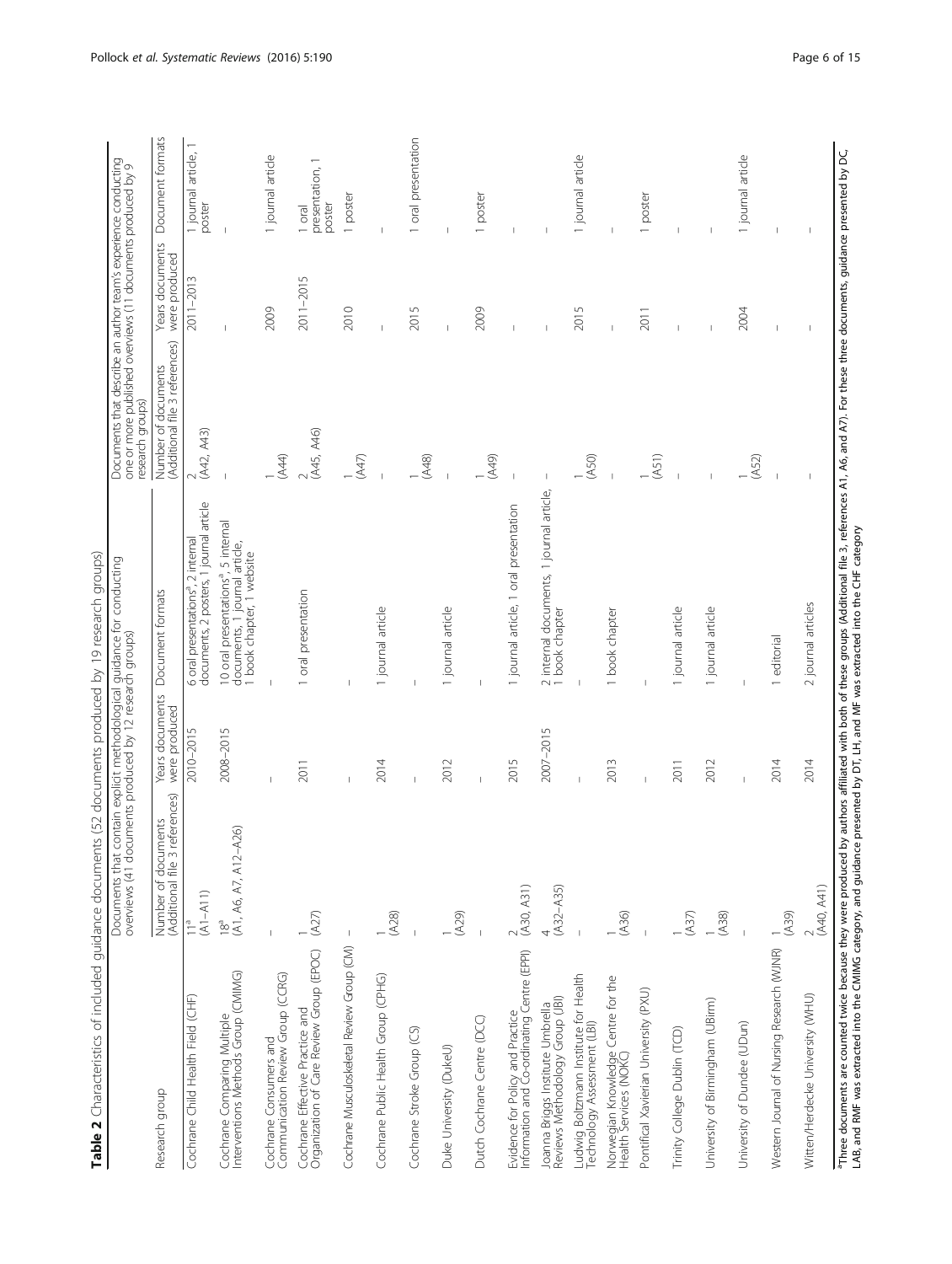#### <span id="page-6-0"></span>Table 3 Definitions

Indirect comparison: "A comparison of two interventions via one or more common comparators. For example, the combination of intervention effects from AC and intervention effects from BC studies may (in some situations) be used to learn about the intervention effect AB." (<http://methods.cochrane.org/cmi/node/61>)

Network meta-analysis: "An analysis that syntheses information over a network of comparisons to assess the comparative effects of more than two alternative interventions for the same condition. A network meta-analysis synthesizes direct and indirect evidence over the entire network, so that estimates of intervention effect are based on all available evidence for that comparisons. This evidence may be direct evidence, indirect evidence or mixed evidence. Typical outputs of a network meta-analysis are a) relative intervention effects for all comparisons; and b) a ranking of the interventions." [\(http://methods.co](http://methods.cochrane.org/cmi/node/61)[chrane.org/cmi/node/61\)](http://methods.cochrane.org/cmi/node/61)

Non-Cochrane systematic reviews: Systematic reviews published outside of the Cochrane Database of Systematic Reviews.

Overlapping systematic reviews: Two or more systematic reviews examining the same intervention for the same disorder. Overlapping systematic reviews will often contain one or more of the same primary studies, which may lead to including the same study's outcome data in an overview two or more times.

Quality of evidence: The confidence we have in the outcome effect estimates, often assessed using the Grading of Recommendations Assessment, Development and Evaluation (GRADE) tool.

Transitivity assumption: "The situation in which an intervention effect measured using an indirect comparison is valid and equivalent to the intervention effect measured using a direct comparison. Specifically, the transitivity assumption states that (the benefit of A over B) is equal to (the benefit of A over C) plus (the benefit of C over B). Equivalently, this may be written as (the benefit of A over C) minus (the benefit of B over C). In practice, transitivity requires similarity; that is that the sets of studies used to obtain the indirect comparison are sufficiently similar in characteristics that moderate the intervention effect. Transitivity can be thought of as a network metaanalysis extension of the idea of homogeneity in a standard metaanalysis." ([http://methods.cochrane.org/cmi/node/61\)](http://methods.cochrane.org/cmi/node/61)

JBI: A34; NOKC: A36; TCD: A37; UBirm: A38) referenced this guidance in their own documents. The CMIMG stated that overviews can summarize evidence from multiple SRs about "different interventions for the same condition; the same intervention for different conditions; the same intervention for the same condition where different outcomes are addressed in different SRs; or adverse effects of interventions" (A16).

Questions to consider before deciding to conduct an overview Six groups (CHF, CMIMG, EPPI, JBI, TCD, WJNR) stated that the overview format must be suitable for the proposed research question. Questions to consider include the following: is the topic clinically relevant (CHF: A8); is the field too new or changing too rapidly to preclude the utility of an overview (EPPI: A30); are there enough relevant SRs on major interventions and/ or disorders of interest (e.g., are SRs up-to-date and clinically and methodologically homogeneous) (CHF: A8; CMIMG: A16; WJNR: A39); have important organizational factors been considered (e.g., author team, time frame, and

funding) (CHF: A8; CMIMG: A14; JBI: A34; TCD: A37); and does it make methodological sense to include all SRs in the same overview (e.g., has the transitivity assumption been met) (CHF: A3; CMIMG: A24)? The CHF states that proper planning is important and that authors should "beware of the common misperception that overviews are easy and straightforward" (A3).

Author team composition and roles Four groups (CHF, CMIMG, JBI, WJNR) stated that a complete multidisciplinary author team is needed that ideally includes a project coordinator (CHF: A4), clinician or content expert (CHF: A9), researcher with methodological expertise (CHF: A9; CMIMG: A20; JBI: A34; WJNR: A39), statistician (as needed) (CHF: A9; CMIMG: A20), and information specialist (as needed) (CHF: A9). Additional members may also be required, and roles should correspond to each member's area of expertise (CHF: A9). See reference A9 for additional detail on team member roles (CHF).

Target audience of the overview Eight groups (CHF, CMIMG, DukeU, EPOC, EPPI, TCD, WHU, WJNR) stated that the target audience for overviews is healthcare decision-makers including clinicians (CHF: A10; CMIMG: A16; EPOC: A27; TCD: A37; WHU: A41; WJNR: A39), researchers (DukeU: A29; EPOC: A27; WJNR: A39), informed patients/consumers (CHF: A10; CMIMG: A16; WHU: A41), and policy-makers/commissioning agents (CHF: A10; CMIMG: A16; EPOC: A27; EPPI: A30; WHU: A41; WJNR: A39).

#### Guidance related to the process for conducting overviews

Specifying the scope Ten groups provided guidance on this topic (CHF, CMIMG, CPHG, DukeU, EPOC, EPPI, JBI, NOKC, TCD, WJNR). They stated that authors should clearly specify and describe the clinical characteristics (e.g., populations, interventions, comparators, and outcomes) and study design information (e.g., SRs) of interest for the overview (CHF: A8; CMIMG: A16; CPHG: A28; EPOC: A27; JBI: A34; NOKC: A36; TCD: A37; WJNR: A39). Reference A9 contains additional detail about specifying outcomes of interest (CHF). Additionally, authors may wish to restrict their scope based on clinical or methodological characteristics (CHF: A6; CMIMG: A16; DukeU: A29; EPOC: A27; EPPI: A30; JBI: A33; NOKC: A36; TCD: A37).

Searching for SRs Eleven groups provided guidance on this topic (CHF, CMIMG, CPHG, DukeU, EPOC, EPPI, JBI, NOKC, TCD, WHU, WJNR). They stated that authors should search the CDSR to locate Cochrane SRs (CHF: A8; CMIMG: A16; EPPI: A30; JBI: A34; TCD: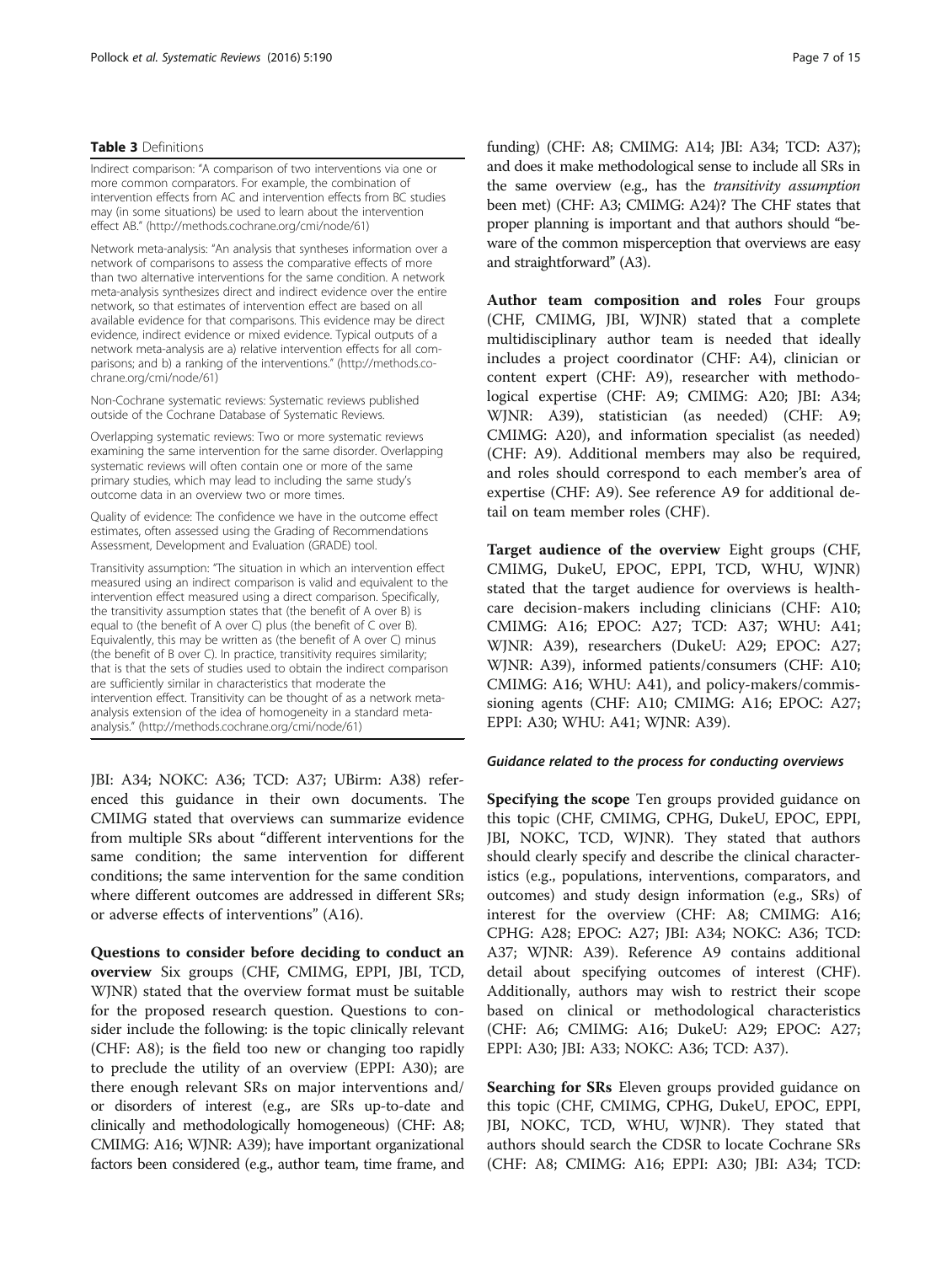A37). To locate non-Cochrane SRs, authors should search additional databases (e.g., MEDLINE, EMBASE) and SR registries (e.g., Epistemonikos) (CHF: A8; CMIMG: A26; CPHG: A28; DukeU: A29; EPOC: A27; EPPI: A30; JBI: A34; TCD: A37; WJNR: A39) and contact experts or conduct handsearching of sources relevant to the topic (JBI: A34; TCD: A37). Overview authors may choose to use SR-specific search terms and/ or validated SR search filters (CHF: A8; DukeU: A29; EPOC: A27; JBI: A34; TCD: A37). They may also restrict their search by date, language, and/or publication status, if appropriate (CPHG: A28; DukeU: A29; EPOC: A27; JBI: A34; TCD: A37). Conflicting guidance was provided regarding whether or not overview authors should search for and include primary studies that are not contained within any included SR (CHF: A2; CMIMG: A16; CPHG: A28; DukeU: A29; EPPI: A30; NOKC: A36; WHU: A41). Different ways of searching for primary studies were described, for example, see reference A41 (WHU).

Selecting SRs for inclusion Six groups (CHF, CMIMG, DukeU, EPOC, NOKC, TCD) indicated that authors should select SRs for inclusion using pre-defined inclusion criteria. The scopes of the SRs and overview may sometimes differ (DukeU: A29; NOKC: A36); in these cases, authors must assess the primary studies contained within each SR for inclusion, and they should only include the subset of primary studies that meet the overview's inclusion criteria (CHF: A8; CMIMG: A16). Two groups (EPOC: A27; TCD: A37) recommended that documents be assessed for inclusion by two independent reviewers with consensus.

Should an overview include non-Cochrane SRs? Nine groups provided guidance on this topic (CHF, CMIMG, DukeU, EPOC, EPPI, JBI, NOKC, TCD, WHU). Two groups affiliated with The Cochrane Collaboration (CHF: A8; CMIMG: A16) stated that authors of Cochrane overviews should include only Cochrane SRs, if possible, but they also stated that including non-Cochrane SRs has both advantages (e.g., greater topic coverage) and disadvantages (e.g., increases complexity of the overview). The groups provided conflicting guidance regarding whether or not overview authors should use SR quality as an inclusion criterion for non-Cochrane SRs (and if so, what procedure to follow and which tool to use) (CHF: A8; DukeU: A29; EPOC: A27; EPPI: A30; JBI: A34; NOKC: A36; TCD: A37; WHU: A40). There was uncertainty and conflicting guidance on the methods that should be used to manage overlapping SRs in overviews (e.g., should authors include only one SR per topic area, or should they include all relevant SRs regardless of overlap?) (CHF: A8; CMIMG: A26; DukeU: A29; EPPI: A30; TCD: A37; WHU: A41). See reference A40

(WHU) for ways to assess and report overlap in overviews, and references A8 (CHF) and A29 (DukeU) for ways to potentially manage overlap in overviews.

Assessing quality of included SRs All 12 groups stated that quality assessment of SRs is important and should be done. Conflicting guidance was provided regarding the tool that should be used, though A MeaSurement Tool to Assess systematic Reviews (AMSTAR) [[20](#page-13-0)] was mentioned most often, by seven research groups (CHF: A8; CMIMG: A16; DukeU: A29; EPOC: A27; JBI: A33; TCD: A37; WJNR: A39). Six groups recommended dual independent quality assessments with consensus (CMIMG: A16; DukeU: A29; EPOC: A27; JBI: A34; NOKC: A36; TCD: A37). No other guidance was provided describing the specific methods that should be used to assess SR quality (e.g., whether and how to modify the quality assessment tool for use in overviews).

Collecting and presenting data on descriptive characteristics of included SRs (and their primary studies) Six groups (CHF, CMIMG, EPOC, JBI, TCD, WJNR) provided guidance on this topic. They stated that authors should extract information about the objectives, inclusion criteria, and methods of each included SR (CHF: A8; CMIMG: A16; EPOC: A27; JBI: A33; TCD: A37; WJNR: A39). Authors should also extract information about the primary studies included in each SR (CHF: A8; EPOC: A27; JBI: A33; TCD: A37; WJNR: A39).

Collecting and presenting data on quality of primary studies contained within included SRs Seven groups provided conflicting guidance regarding how overview authors should collect and present data on primary study quality; methods proposed included extracting and reporting the quality assessments conducted within each SR or referring back to each primary study to conduct quality assessments (CHF: A8; CMIMG: A16; DukeU: A29; EPPI: A30; JBI: A34; NOKC: A36; WJNR: A39). Four groups explicitly recommended the former method over the latter, if possible (CHF: A8; CMIMG: A16; JBI: A34; NOKC: A36). No guidance was provided regarding the logistical concerns likely to be encountered (e.g., use of different quality assessment tools in different SRs).

Collecting, analyzing, and presenting outcome data Seven groups provided guidance on this topic and described quantitative and narrative methods of presenting data (CHF, CMIMG, DukeU, EPOC, EPPI, JBI, UBirm). Three groups (CHF: A8; DukeU: A29; UBirm: A38) stated that outcome data could be extracted from SRs and analyzed or presented in a different way than the analyses contained within the SRs (e.g., using meta-analysis or other complex methods). Two groups (CMIMG: A16; JBI: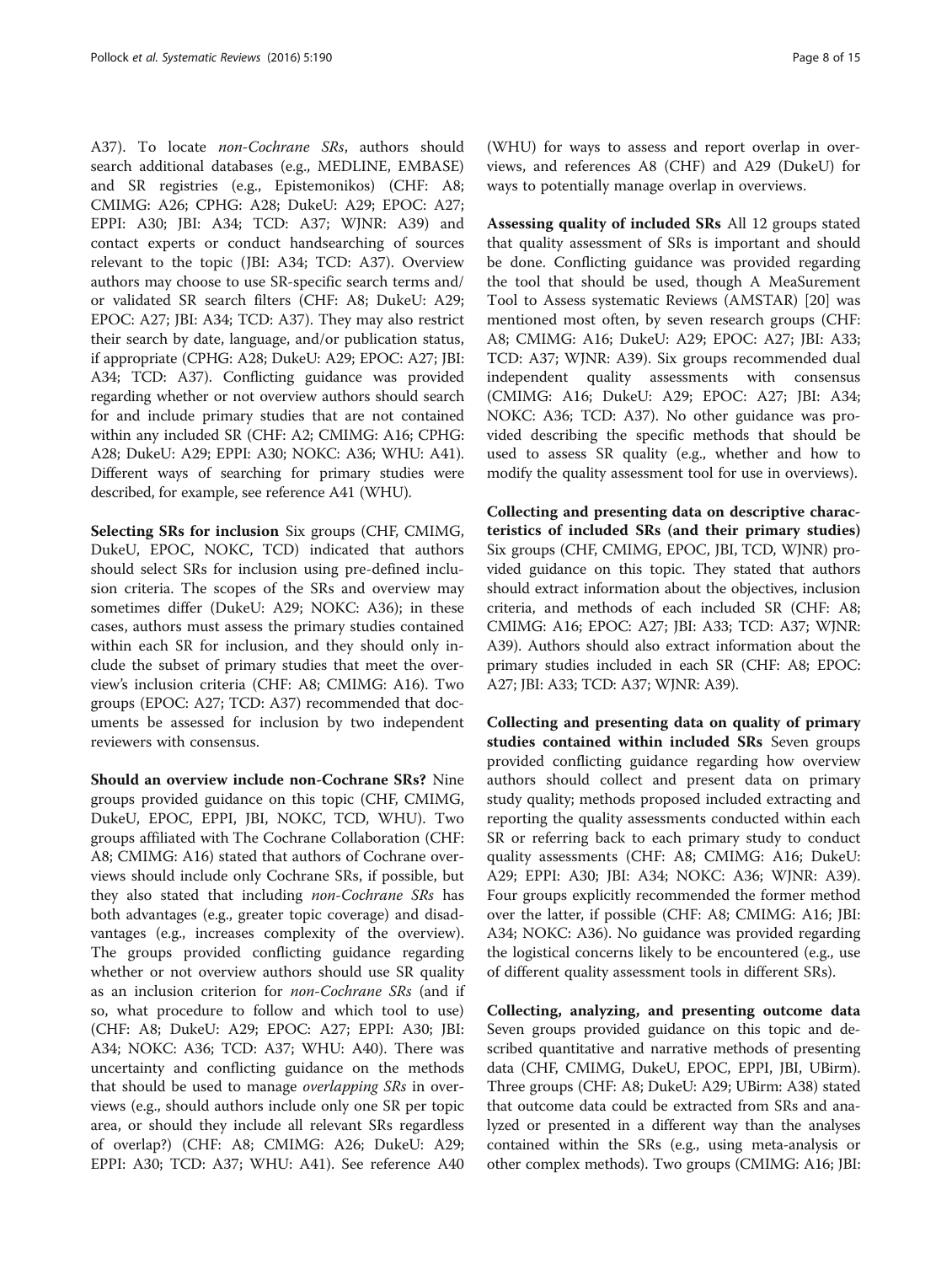A33) stated that outcome data could simply be presented in the overview as they were presented in SRs. Two groups (EPOC: A27; EPPI: A30) acknowledged both approaches without recommending one over the other. Research groups advised that the most appropriate method of data analysis may depend upon the overview's research question and the amount of clinical, methodological, and/ or statistical heterogeneity in the SRs (CHF: A9; CMIMG: A12; EPPI: A30). Three groups recommended dual independent data extraction with consensus (EPOC: A27; JBI: A33; UBirm: A38). Research groups provided limited guidance regarding the logistical concerns likely to be encountered when analyzing outcome data. For example, there is uncertainty regarding how to analyze data from overlapping SRs (though at a minimum, authors should acknowledge the overlap and potential for bias) (CHF: A9; CMIMG: A26; EPPI: A30; JBI: A33; also see WHU: A40).

Assessing quality of evidence of outcome data Six groups stated that it is important to assess the quality of evidence, for example, using the Grading of Recommendations Assessment, Development and Evaluation (GRADE) tool (CHF: A8; CMIMG: A16; EPPI: A30; JBI: A34; NOKC: A36; TCD: A37) [[21\]](#page-13-0). However, only two groups provided guidance regarding how to assess quality of outcome data in overviews; they stated that authors could either extract quality assessments from included SRs or conduct quality assessments themselves at the overview level (CHF: A8; CMIMG: A16). CMIMG recommended that two reviewers independently assess quality of evidence with a process for consensus (A16). No other guidance was provided regarding the logistical concerns likely to be encountered when conducting quality assessments (e.g., what if not all SRs assessed quality of evidence?).

Interpreting outcome data and drawing conclusions Three groups (CMIMG, EPPI, WHU) provided guidance on this topic. They stated that authors must ensure that the conclusions they make are warranted based on the quality of the primary studies and SRs and the methods used to analyze data (CMIMG: A16; EPPI: A30). Authors should avoid making informal indirect comparisons across different interventions because the transitivity assumption will likely be problematic (CMIMG: A24). Authors should also state whether more research is likely to change the results of the overview (based on quality of evidence, if assessed) (WHU: A41).

#### Frequency and intensity effect sizes

The research groups that contributed the most guidance to this scoping review, as measured using intensity effect sizes (Table [4](#page-9-0)), were as follows: CMIMG (15/15 topics), CHF (13/15 topics), and EPPI and JBI (11/15 topics each). The topic areas that the most research groups discussed, as measured using frequency effect sizes, were as follows: "assessing quality of SRs" (12/12 groups), "searching for SRs" (11/12 groups), and "specifying the scope" (10/12 groups). Topics that the least number of research groups discussed were as follows: "choosing between conducting an overview and a SR" (2/12 groups), "interpreting outcome data and drawing conclusions" (3/ 12 groups), and "author team composition and roles" (4/ 12 groups each).

#### Challenges identified when conducting overviews

All 19 research groups contributing explicit guidance and/or author experiences identified at least one challenge involved when conducting overviews of healthcare interventions. These challenges are summarized in Table [5](#page-10-0). Nine research groups also described limitations inherent to the overview format itself (CHF, CMIMG, CPHG, DukeU, EPOC, EPPI, JBI, WHU, WJNR). Specifically, they stated that overviews can be complex and resource intensive (CHF: A43; EPOC: A46; EPPI: A30; WHU: A40); susceptible to bias (CMIMG: A17; CPHG: A28; DukeU: A29; EPPI: A30; JBI: A34; WHU: A40); and dependent on (and limited by) the scope, inclusion criteria, methods, reporting, and coverage of their included SRs (CHF: A9; CPHG: A28; DukeU: A29; EPOC: A45; EPPI: A30; JBI: A34; WHU: A41; WJNR: A39). Few of the challenges identified when conducting overviews were adequately addressed by the methodological guidance previously summarized.

#### **Discussion**

This scoping review found relatively consistent and comprehensive guidance for the first stages of the overview process, from choosing to conduct an overview through to selecting SRs for inclusion. Guidance for the latter stages was often conflicting and/or missing, and a number of outstanding challenges were identified. These latter stages included the following: deciding whether to include SRs published outside of the CDSR, assessing quality of SRs and their primary studies, collecting and analyzing data, and assessing quality of evidence of outcome data.

The shift from consistent to conflicting and/or missing guidance that occurs after the inclusion stage may be due to several factors. First, this is the point at which guidance for overviews takes on an additional level of complexity. Within an overview, there are two levels for assessing and reporting SR/study characteristics, quality/ risk of bias, and outcome data (i.e., for both the SRs and their included primary studies). Existing methodological guidance does not yet adequately address how these stages of the overview process should occur relative to these two levels of information. Second, SRs are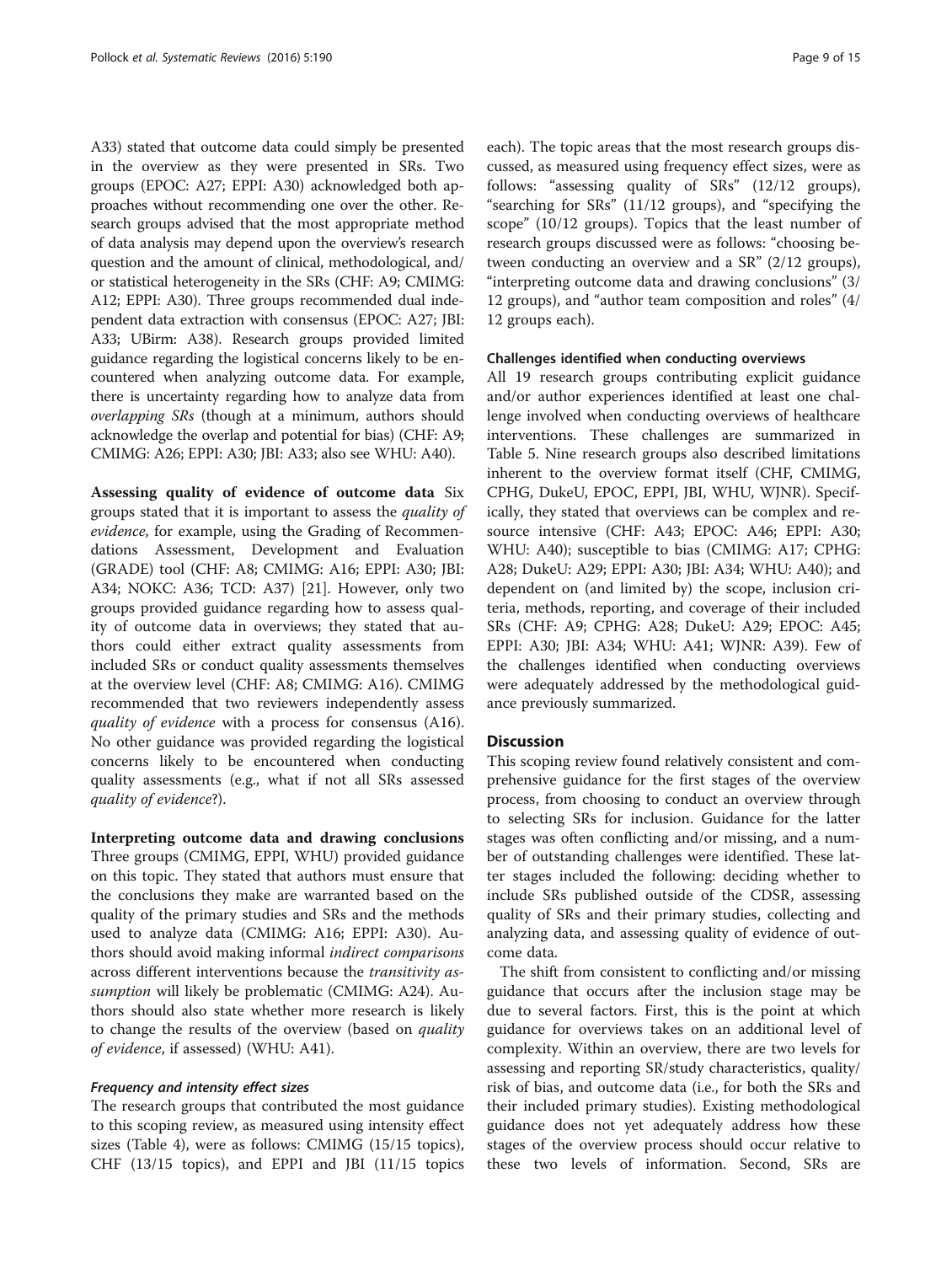| Topic area                                                                                                      | CHF         | CMIMG CPHG DukeU EPOC EPPI |      |              |      |       | <b>JBI</b> | NOKC TCD |            |   |           |   | UBirm WHU WJNR Frequency<br>effect size |
|-----------------------------------------------------------------------------------------------------------------|-------------|----------------------------|------|--------------|------|-------|------------|----------|------------|---|-----------|---|-----------------------------------------|
| Guidance related to the context for conducting overviews (i.e., when and why should you conduct an overview?)   |             |                            |      |              |      |       |            |          |            |   |           |   |                                         |
| Choosing between conducting an<br>overview and a SR                                                             |             | $\checkmark$               |      |              |      | ✓     |            |          |            |   |           |   | 2/12                                    |
| What types of questions about<br>healthcare interventions can be<br>answered using the overview format?         | ✓           | ✓                          |      | ✓            |      |       |            |          |            |   |           |   | 7/12                                    |
| Questions to consider before deciding $\sqrt$<br>to conduct an overview                                         |             | √                          |      |              |      |       | ℐ          |          | ✓          |   |           |   | 6/12                                    |
| Author team composition and roles                                                                               |             |                            |      |              |      |       |            |          |            |   |           |   | 4/12                                    |
| Target audience of the overview                                                                                 |             |                            |      | $\checkmark$ |      |       |            |          | ✓          |   |           |   | 8/12                                    |
| Guidance related to the process of conducting overviews (i.e., how do you conduct an overview?)                 |             |                            |      |              |      |       |            |          |            |   |           |   |                                         |
| Specifying the scope                                                                                            |             |                            |      |              |      |       |            |          | ℐ          |   |           | ✓ | 10/12                                   |
| Searching for SRs                                                                                               |             | ✓                          | ✓    |              |      |       |            |          | ℐ          |   |           | ✓ | 11/12                                   |
| Selecting SRs for inclusion                                                                                     |             | ℐ                          |      | ✓            | ✓    |       |            |          | ℐ          |   |           |   | 6/12                                    |
| Should an overview include<br>non-Cochrane SRs?                                                                 |             | ℐ                          |      | $\checkmark$ | ✓    |       |            |          |            |   |           |   | 9/12                                    |
| Assessing quality of included SRs                                                                               |             | ℐ                          |      |              |      |       |            |          |            |   |           |   | 12/12                                   |
| Collecting and presenting data on<br>descriptive characteristics of included<br>SRs (and their primary studies) | ℐ           | ✓                          |      |              |      |       |            |          | ✓          |   |           |   | 6/12                                    |
| Collecting and presenting data on<br>quality of primary studies contained<br>within included SRs                | ✓           |                            |      |              |      |       |            |          |            |   |           | ✓ | 7/12                                    |
| Collecting, analyzing, and presenting<br>outcome data                                                           | ✓           |                            |      |              |      |       |            |          |            | ℐ |           |   | 7/12                                    |
| Assessing quality of evidence of<br>outcome data                                                                | ✓           | ✓                          |      |              |      |       |            |          |            |   |           |   | 6/12                                    |
| Interpreting outcome data and<br>drawing conclusions                                                            |             | ✓                          |      |              |      |       |            |          |            |   |           |   | 3/12                                    |
| Intensity effect size                                                                                           | 13/15 15/15 |                            | 3/15 | 9/15         | 8/15 | 11/15 | 11/15 8/15 |          | 10/15 3/15 |   | 5/15 8/15 |   |                                         |

<span id="page-9-0"></span>Table 4 Map of methodological guidance for conducting overviews

syntheses of pre-existing data, and we found that overviews are limited by the methods and reporting of their included SRs. Data may be missing, inadequately reported, or reported differently across included SRs, and it is currently unclear whether overview authors should rely solely on the SRs as they were conducted and presented, or whether and to what extent authors should refer back to the primary studies for additional information. Lastly, including SRs published outside of the CDSR can increase the complexity of the latter stages of the overview process due to greater variation in the methods and reporting of non-Cochrane SRs [\[22, 23\]](#page-13-0) and the potential for topic overlap across multiple similar SRs [\[24\]](#page-13-0). Limited guidance was available regarding the specific methods authors can use to address and manage these issues in overviews.

To circumvent some of the challenges authors are likely to encounter during the latter stages of the overview process, authors should first ensure that the overview format is appropriate for their question of interest. The CMIMG in particular provided comprehensive

guidance regarding the context for conducting an overview (i.e., when and why to conduct an overview); however, much of this guidance is currently in the form of internal documents and conference proceedings that may be difficult for authors to access. Authors should also prepare a detailed protocol for their overview. Often overview authors describe their scope and inclusion criteria but provide less detail about methods to be used for quality assessments and data extraction and analysis. As well as reducing bias and promoting rigor and transparency of methods [[11, 25\]](#page-13-0), a protocol would allow overview authors to become familiar with the challenges they are likely to encounter and develop a priori decision rules to appropriately address those challenges. The guidance and challenges described in this paper will be useful for authors to consider when developing their protocols.

As is common when using a qualitative metasummary approach [\[18\]](#page-13-0), an important insight emerged when we analyzed our data across topic areas, namely, that overviews are often conducted for one of two main purposes.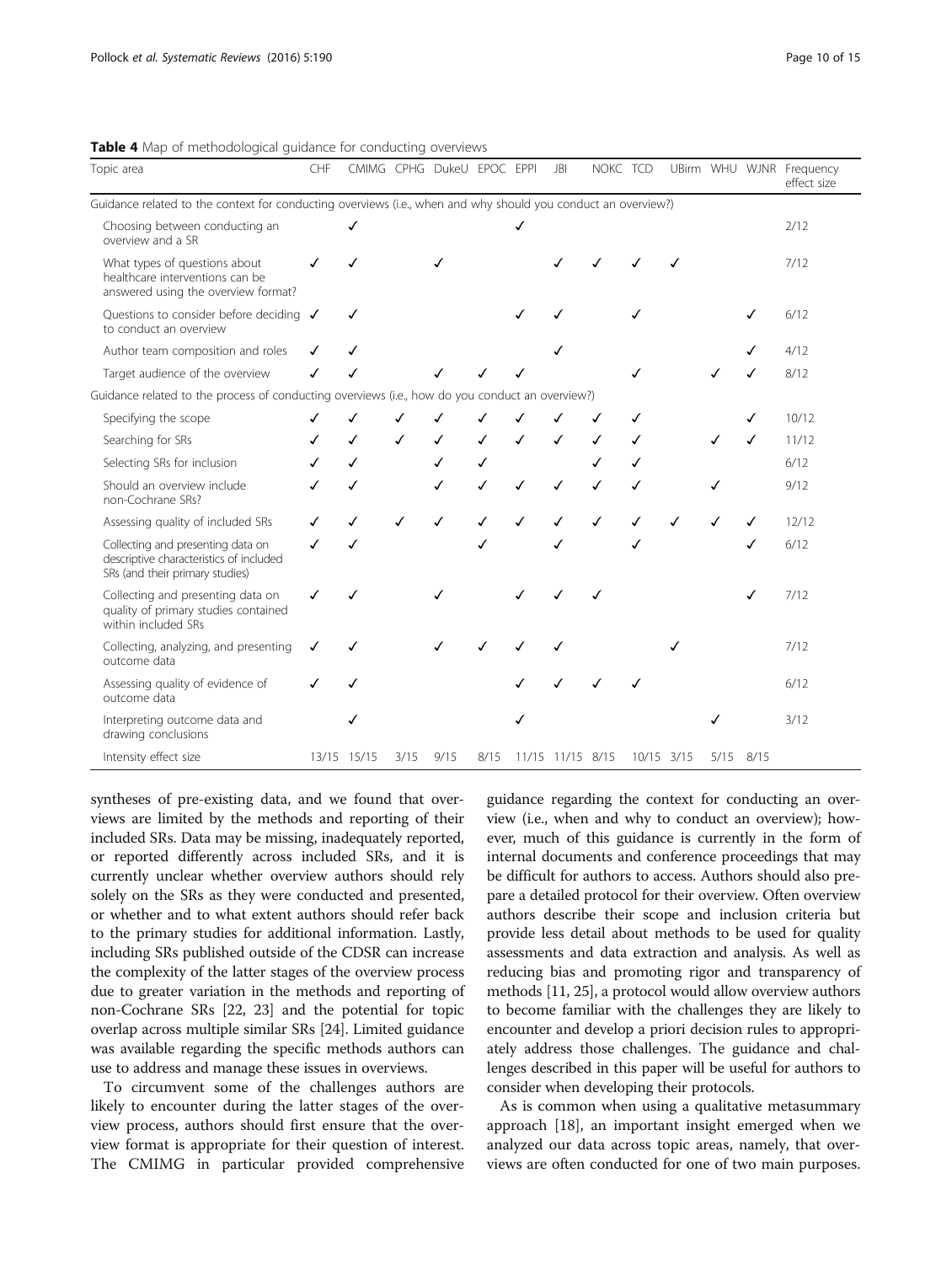### <span id="page-10-0"></span>Table 5 Common challenges involved in conducting overviews

| Topic area                                                                                                      | Number of groups contributing<br>challenges (/19)                    | Summary of challenges identified                                                                                                                                                                                                                                                                                                                                                                                                                                                                                                                                                                                                                                                                                                                                                                                                                                                                                                                                                  |  |  |  |  |  |
|-----------------------------------------------------------------------------------------------------------------|----------------------------------------------------------------------|-----------------------------------------------------------------------------------------------------------------------------------------------------------------------------------------------------------------------------------------------------------------------------------------------------------------------------------------------------------------------------------------------------------------------------------------------------------------------------------------------------------------------------------------------------------------------------------------------------------------------------------------------------------------------------------------------------------------------------------------------------------------------------------------------------------------------------------------------------------------------------------------------------------------------------------------------------------------------------------|--|--|--|--|--|
| Challenges related to the context for conducting overviews (i.e., when and why should you conduct an overview?) |                                                                      |                                                                                                                                                                                                                                                                                                                                                                                                                                                                                                                                                                                                                                                                                                                                                                                                                                                                                                                                                                                   |  |  |  |  |  |
| Choosing between conducting an overview<br>and a SR                                                             | 1 (CMIMG)                                                            | Network meta-analyses are very difficult to conduct in<br>overviews and should likely not be conducted within<br>overviews. It may be difficult to determine whether it is<br>more appropriate to conduct an overview, or a systematic<br>review with or without network meta-analysis.                                                                                                                                                                                                                                                                                                                                                                                                                                                                                                                                                                                                                                                                                           |  |  |  |  |  |
| What types of questions about healthcare<br>interventions can be answered using the<br>overview format?         | 2 (CCRG, CM)                                                         | Methods used to conduct overviews may vary<br>according to the type of question (e.g., scope, clinical<br>characteristics) being posed in the overview.                                                                                                                                                                                                                                                                                                                                                                                                                                                                                                                                                                                                                                                                                                                                                                                                                           |  |  |  |  |  |
| Questions to consider before deciding to<br>conduct an overview                                                 | 5 (CHF, CMIMG, DCC, JBI, UDun)                                       | Should authors conduct an overview if there are not<br>enough relevant SRs (e.g., if SRs do not address all<br>important interventions)?                                                                                                                                                                                                                                                                                                                                                                                                                                                                                                                                                                                                                                                                                                                                                                                                                                          |  |  |  |  |  |
| Author team composition and roles                                                                               | 2 (CHF, CMIMG)                                                       | Overview authors often have limited time. What skills are<br>required for authors wishing to conduct overviews?                                                                                                                                                                                                                                                                                                                                                                                                                                                                                                                                                                                                                                                                                                                                                                                                                                                                   |  |  |  |  |  |
| Target audience of the overview                                                                                 | $\overline{0}$                                                       | No challenges identified.                                                                                                                                                                                                                                                                                                                                                                                                                                                                                                                                                                                                                                                                                                                                                                                                                                                                                                                                                         |  |  |  |  |  |
| Challenges related to the process of conducting overviews (i.e., how do you conduct an overview?)               |                                                                      |                                                                                                                                                                                                                                                                                                                                                                                                                                                                                                                                                                                                                                                                                                                                                                                                                                                                                                                                                                                   |  |  |  |  |  |
| Specifying the scope                                                                                            | 4 (EPPI, LBI, UBirm, UDun)                                           | Defining the scope, and selecting and prioritizing<br>outcomes, can be difficult. The scope of the overview<br>may have almost complete overlap, or very limited<br>overlap, with the scope of the relevant SRs.                                                                                                                                                                                                                                                                                                                                                                                                                                                                                                                                                                                                                                                                                                                                                                  |  |  |  |  |  |
| Searching for SRs                                                                                               | 5 (CHF, CPHG, EPOC, LBI, UBirm)                                      | Search strategies can be complex. It is unclear whether<br>government reports that include both primary studies<br>and SRs should be included in an overview. It is unclear<br>whether and how overview authors should search for<br>primary studies that are not contained within any included SR.                                                                                                                                                                                                                                                                                                                                                                                                                                                                                                                                                                                                                                                                               |  |  |  |  |  |
| Selecting SRs for inclusion                                                                                     | 8 (CHF, CMIMG, DukeU, EPPI, JBI,<br>UBirm, UDun, WHU)                | It is unclear whether lower-quality SRs or older SRs should<br>be included or excluded. Decisions surrounding inclusion<br>and exclusion can affect the efficiency, utility, and breadth<br>of the overview.                                                                                                                                                                                                                                                                                                                                                                                                                                                                                                                                                                                                                                                                                                                                                                      |  |  |  |  |  |
| Should an overview include non-Cochrane SRs? 9 (CHF, CMIMG, CPHG, DukeU, EPOC,                                  | EPPI, TCD, WHU, WJNR)                                                | Including non-Cochrane SRs can be difficult and will increase<br>the complexity of the overview process. Non-Cochrane SRs<br>can be of low methodological quality and may be poorly<br>reported. Additionally, some Cochrane and non-Cochrane<br>SRs will have overlap in their clinical questions, inclusion<br>criteria, and/or included primary studies, and may have<br>discordant results and/or conclusions. Overlapping SRs<br>can be problematic, and there are potential challenges<br>involved in assessing the amount of overlap in included SRs.<br>Additionally, methods for choosing between overlapping SRs<br>have not yet been developed; for example, it is unclear<br>whether authors should include only one SR per topic area<br>(and if so, which one?), or if they should include all SRs<br>regardless of overlap (and if so, how will overlap<br>be managed?).<br>Authors including non-Cochrane SRs also have to clearly<br>define what counts as a SR. |  |  |  |  |  |
| Assessing quality of included SRs                                                                               | 9 (CCRG, CHF, CMIMG, CPHG, EPOC,<br>EPPI, PXU, UBirm, UDun)          | Assessing quality of SRs can be difficult and time-consuming.<br>Many different tools could be used to assess SR quality, and<br>some tools designed to assess quality may also assess<br>reporting. There is also uncertainty surrounding how to<br>interpret and apply the results of quality assessments in the<br>context of overviews.                                                                                                                                                                                                                                                                                                                                                                                                                                                                                                                                                                                                                                       |  |  |  |  |  |
| Collecting and presenting data on<br>descriptive characteristics of included<br>SRs (and their primary studies) | 11 (CCRG, CHF, CM, CMIMG, DCC,<br>DukeU, EPOC, JBI, LBI, UDun, NOKC) | Data may be missing, inadequately reported, or reported<br>differently across included SRs, and it is unclear what to do<br>when reporting is incomplete (e.g., should the data be<br>extracted from primary studies?). Additionally, data extraction<br>errors in SRs could lead to errors in the overview.                                                                                                                                                                                                                                                                                                                                                                                                                                                                                                                                                                                                                                                                      |  |  |  |  |  |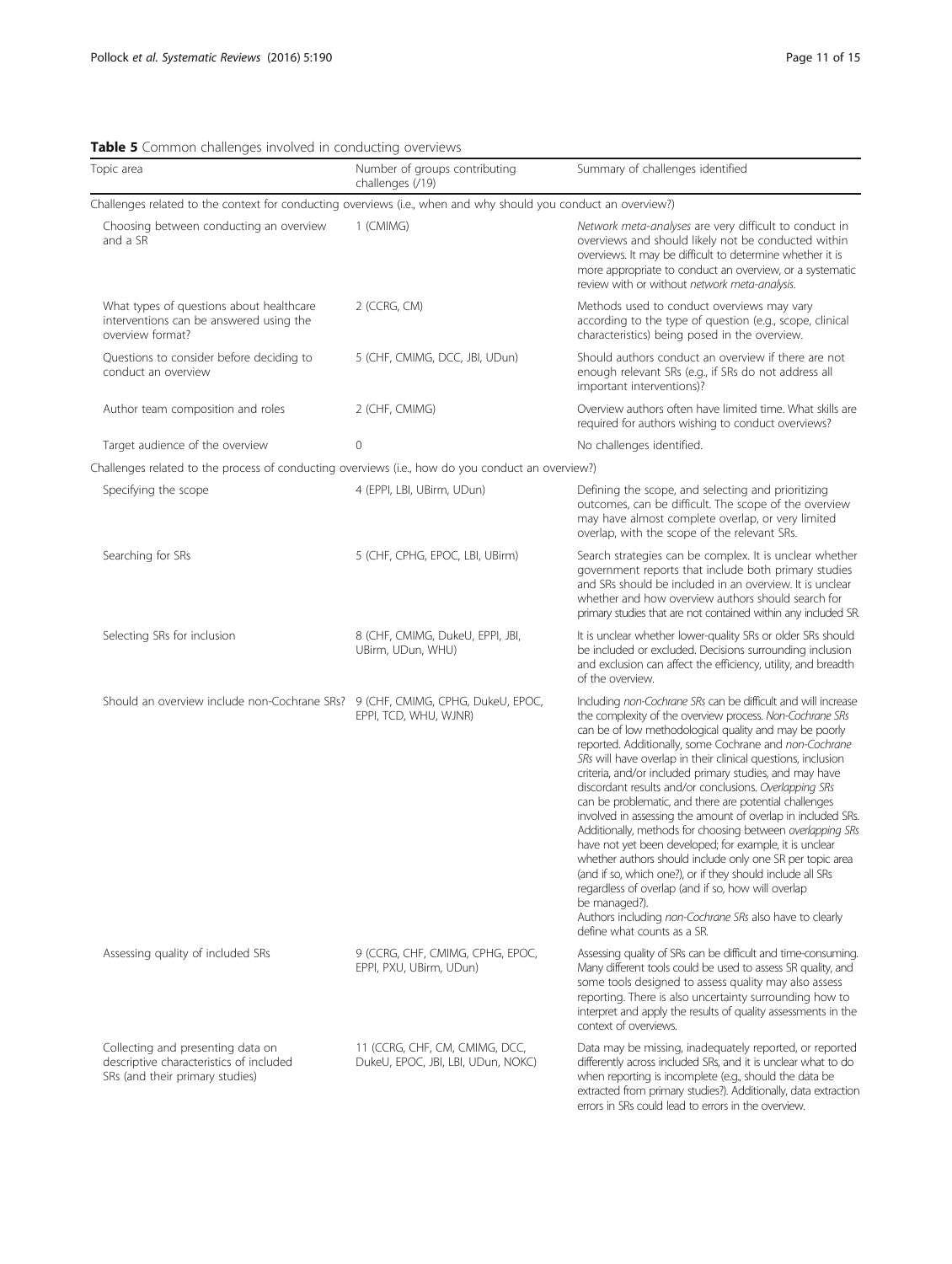Table 5 Common challenges involved in conducting overviews (Continued)

| Collecting and presenting data on quality<br>of primary studies contained within included<br><b>SRs</b> | 7 (CCRG, CHF, CM, DCC, EPOC,<br>EPPI, UDun)                                                     | Collecting and presenting quality of primary studies can be<br>difficult and time-intensive. Information about the quality of<br>primary studies included in SRs may be missing, inadequately<br>reported, or reported differently across included SRs. For<br>example, different SRs may use different tools to assess<br>quality of primary studies.                                                                                                                                                                                                                                                                                                                                                                                                                                                                                                                                                                                                                               |
|---------------------------------------------------------------------------------------------------------|-------------------------------------------------------------------------------------------------|--------------------------------------------------------------------------------------------------------------------------------------------------------------------------------------------------------------------------------------------------------------------------------------------------------------------------------------------------------------------------------------------------------------------------------------------------------------------------------------------------------------------------------------------------------------------------------------------------------------------------------------------------------------------------------------------------------------------------------------------------------------------------------------------------------------------------------------------------------------------------------------------------------------------------------------------------------------------------------------|
| Collecting, analyzing, and presenting outcome<br>data                                                   | 15 (CCRG, CHF, CM, CMIMG, DCC, DukeU,<br>EPOC, EPPI, JBI, LBI, NOKC, UBirm, UDun,<br>WJNR, WHU) | Collecting, analyzing and presenting outcome data can<br>be difficult, especially when the scope, methods, or results<br>of the included SRs are heterogeneous. Outcome data may<br>be missing, inadequately reported, or reported inconsistently<br>across included SRs, and it is unclear what to do in these<br>situations (e.g., should the data be extracted from primary<br>studies instead?). It is also unclear how best to summarize<br>and report outcome data that comes from overlapping<br>(and potentially discordant) SRs. It may not always be possible<br>or appropriate to conduct meta-analyses in overviews or<br>to directly compare results across different SRs. Similarly,<br>network meta-analyses are often not appropriate in overviews.<br>Additionally, overviews may not accurately capture<br>information about adverse effects or cost-effectiveness of<br>interventions, and data extraction errors in SRs could lead<br>to errors in the overview. |
| Assessing quality of evidence of outcome data                                                           | 9 (CCRG, CHF, CM, CPHG, DCC, EPOC,<br>PXU, UDun, WHU)                                           | It may not be possible to simply extract existing GRADE<br>assessments from SRs. However, it may be challenging to<br>conduct (or re-do) GRADE assessments at the overview level,<br>using data from SRs. For example: data needed to assess<br>quality of evidence in SRs may be missing, inadequately<br>reported, and/or reported differently across included SRs;<br>the "study quality" domain may be assessed differently<br>across similar SRs (e.g., different tools used, same tool used<br>but different assessments obtained, only summary<br>assessments reported); and the "consistency" and "precision"<br>domains may be affected if different methodological<br>decisions are made in similar SRs (e.g., pooling versus not<br>pooling data). Additionally, achieving consensus may be<br>difficult. The GRADE tool may need to be modified for use<br>in overviews.                                                                                                 |
| Interpreting outcome data and drawing<br>conclusions                                                    | 6 (CHF, CMIMG, DukeU, EPOC, LBI, WJNR)                                                          | Interpreting outcome data and drawing conclusions<br>can be difficult. There is uncertainty surrounding how<br>to interpret outcome data in overviews. It can be<br>difficult to form a coherent judgment when multiple<br>different comparisons from multiple SRs are included in<br>the same overview, and/or when overlapping SRs report<br>discordant results. It can also be difficult to determine<br>implications for research. Additionally, there is concern<br>that the methods used to conduct overviews might<br>affect the conclusions reached.                                                                                                                                                                                                                                                                                                                                                                                                                         |

CDSR Cochrane Database of Systematic Reviews, DARE Database of Abstracts of Reviews of Effectiveness, EMBASE Excerpta Medica dataBASE, GRADE Grading of Recommendations Assessment, Development and Evaluation, PICO populations, interventions, comparators, and outcomes, SR systematic review

The first purpose is to present and describe the complete body of SR evidence on a clearly defined topic [[26, 27](#page-13-0)]. The second purpose is to address a question that differs from the question(s) in the underlying SRs and that often relates to a subset of the questions in the SRs (e.g., subpopulations, or subsets of interventions or outcomes) [[28, 29\]](#page-13-0). Distinguishing between these two purposes, and recognizing that different methods may be used for each, can help resolve some discrepancies and challenges likely to be encountered during the latter stages of the overview process. For example, if the purpose is to answer a different question from those posed in the SRs, authors may wish to re-extract and re-

analyze outcome data (e.g., using meta-analysis) from a set of non-overlapping SRs. However, if the purpose is to describe the complete body of SR evidence on a topic, authors may find it more appropriate to include all relevant SRs regardless of topic overlap and then present these results as they appeared in the SRs. Empirical evidence will be needed to determine whether these approaches affect the results or introduce bias at the overview level.

Ultimately, methodological guidance is required for those stages of the overview process where guidance is conflicting and/or missing and where outstanding challenges remain. This future guidance should be based on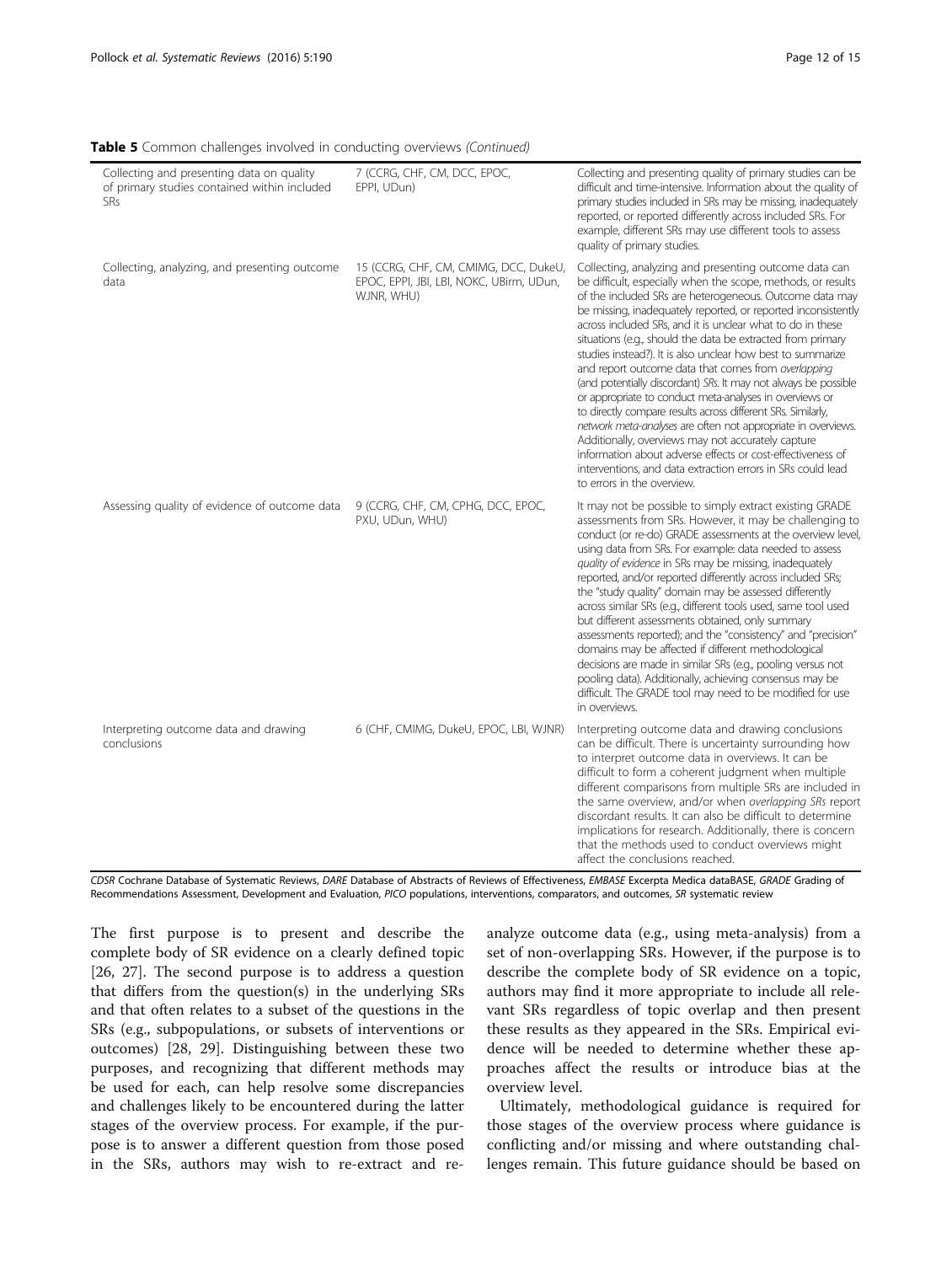<span id="page-12-0"></span>empirical evidence generated from well-conducted studies that evaluate methods for conducting overviews. While outside of the scope of the present paper, we identified several relevant methods studies (recently published, and in progress) when conducting this scoping review. These methods studies examined the following: implications of including multiple SRs published on the same topic area [[24](#page-13-0)]; issues related to quality assessment of SRs [\[30](#page-13-0)–[32](#page-13-0)]; different methods for presenting outcome data [[33](#page-13-0)]; methods for assessing quality of evidence using GRADE [[34](#page-14-0), [35](#page-14-0)]; and reporting conflicts of interest in overviews [[36](#page-14-0)]. One additional study (in progress) was identified that will aim to summarize all empirical studies [\[37\]](#page-14-0). Developing future methodological guidance for overviews based on the results of empirical studies will help ensure that guidance is based on sound evidence as opposed to personal experience or trial and error.

The current scoping review aimed to identify and collate all documents containing methodological guidance for conducting overviews of healthcare interventions. Due to the variety of publication formats for overview methods guidance and the difficulty in locating and accessing these documents, it is possible we may have missed relevant guidance documents. To maximize retrieval, our search utilized multiple complimentary methods in addition to database searching. We had satisfactory response rates (ranging from 55 to 96%) when locating and obtaining the full text of unpublished documents, and we were able to translate and extract data from all relevant non-English documents identified. We then used a rigorous process for identifying, extracting, and analyzing guidance statements and challenges from these documents. Importantly, we were interested in method guidance and challenges for overviews examining the efficacy, effectiveness, and/or safety of healthcare interventions and have excluded guidance and challenges specific to overviews that may address broader or different clinical questions. Guidance for conducting these other types of overviews is also needed but is outside the scope of the current project. It is important to note that the guidance and challenges summarized here was written by research groups with different organizational processes that likely produce overviews with differing purposes, scopes, target audiences, and/or resource requirements. Researchers should identify the purpose, scope, target audience, and resource requirements of their overview at the outset and determine how well the guidance and challenges presented here apply to their specific situation. Lastly, the guidance included in this scoping review came from documents that explicitly intended to provide methods guidance to readers: the methods presented here do not come from the actual methods used in published overviews. However, discussions with overview authors [\[13\]](#page-13-0) and critical appraisal of published overviews [[4](#page-13-0), [5,](#page-13-0) [38](#page-14-0), [39\]](#page-14-0) indicates that the guidance

and challenges in this scoping review are congruent with overview authors' experiences.

#### Conclusions

This scoping review provides a systematic summary of existing methodological guidance for conducting overviews examining the efficacy, effectiveness, and/or safety of healthcare interventions. It highlights the stages of the overview process where guidance is consistent, conflicting, or missing, and it also provides a summary of the challenges involved in conducting overviews. This scoping review will serve as a useful resource for authors wishing to conduct overviews, as well as researchers wishing to conduct empirical research on overview methods. It is also a necessary first step to developing a cohesive methods guidance document that addresses relevant issues and areas of uncertainty when conducting overviews of healthcare interventions. Accordingly, the results of this scoping review were used to update the chapter on overview methods in the Cochrane Handbook. There has been a dramatic rise in the production of SRs and overviews in recent years. These syntheses are an important vehicle to increase the uptake and application of knowledge by clinical and policy decision-makers, and they can help address crucial health issues and ultimately improve health outcomes in diverse populations. Investing in strengthening the methods guidance for conducting overviews can help ensure a rigorous and valid evidence base for knowledge translation and dissemination.

#### Additional files

[Additional file 1:](dx.doi.org/10.1186/s13643-016-0367-5) Complete search strategies. (DOCX 36.0 kb) [Additional file 2:](dx.doi.org/10.1186/s13643-016-0367-5) Text extracted and not extracted from included documents. (DOCX 16.0 kb)

[Additional file 3:](dx.doi.org/10.1186/s13643-016-0367-5) Included documents. (DOCX 28.0 kb)

#### Abbreviations

AMSTAR: A A MeaSurement Tool to Assess systematic Reviews; CCRG: Cochrane Consumers and Communication Review Group; CDSR: Cochrane Database of Systematic Reviews; CHF: Cochrane Child Health Field; CM: Cochrane Musculoskeletal Review Group; CMIMG: Cochrane Comparing Multiple Interventions Methods Group; CPHG: Cochrane Public Health Group; CS: Cochrane Stroke Group; DARE: Database of Abstracts of Reviews of Effects; DCC: Dutch Cochrane Centre; DukeU: Duke University; EMBASE: Excerpta Medica dataBASE; EPOC: Cochrane Effective Practice and Organization of Care Review Group; EPPI: Evidence for Policy and Practice Information and Co-ordinating Centre; GRADE: Grading of Recommendations Assessment, Development and Evaluation; JBI: Joanna Briggs Institute Umbrella Reviews Methodology Group; LBI: Ludwig Boltzmann Institute for Health Technology Assessment; NOKC: Norwegian Knowledge Centre for the Health Services; Overview: Overview of reviews; PXU: Pontifical Xavierian University; SR: Systematic Review; TCD: Trinity College Dublin; UBirm: University of Birmingham; UDun: University of Dundee; WHU: Witten/ Herdecke University; WJNR: Western Journal of Nursing Research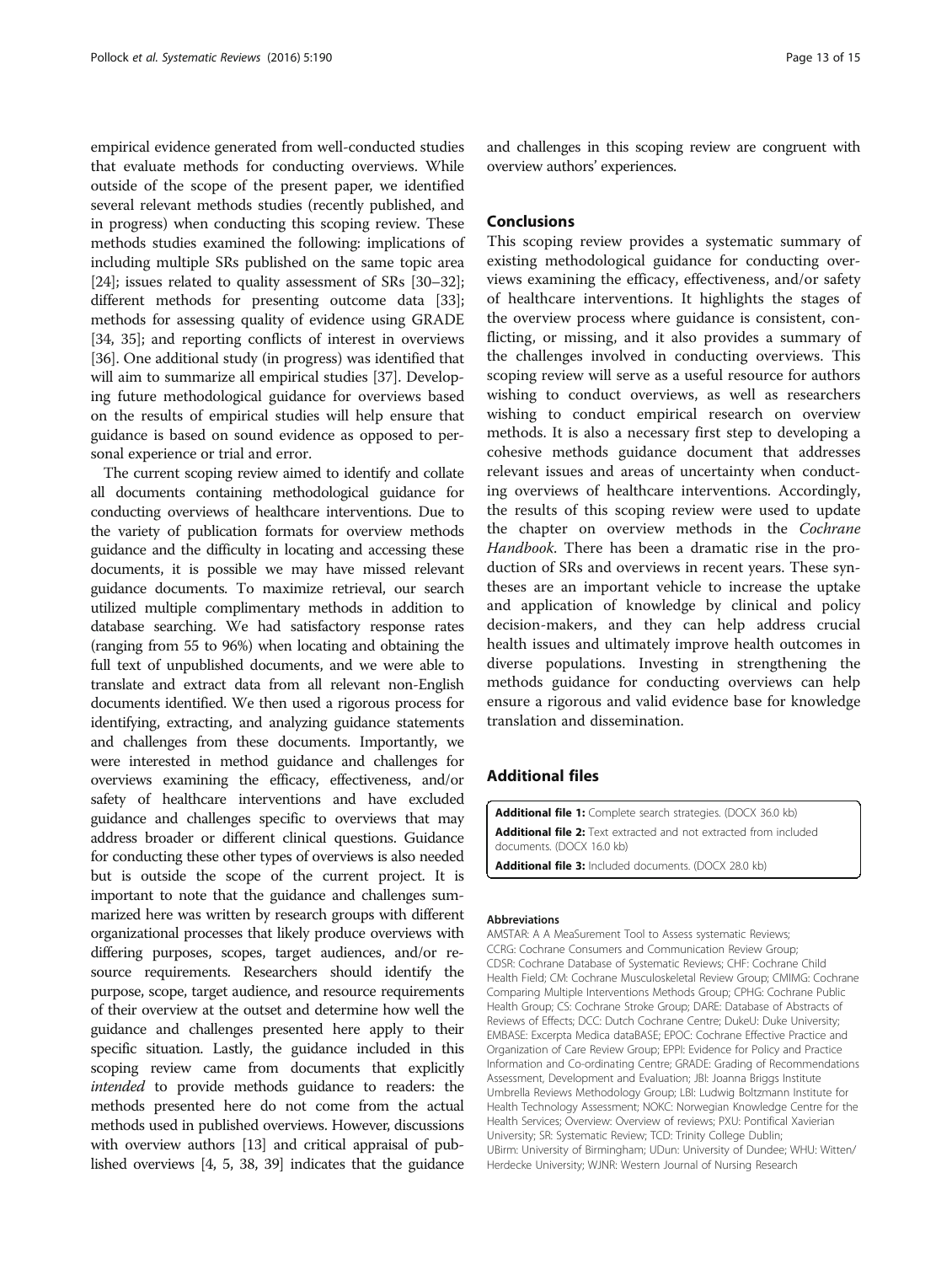#### <span id="page-13-0"></span>Acknowledgements

The authors wish to thank Megan Nuspl for her assistance with searching and screening, and Sanja Schreiber and the Norwegian Knowledge Centre for the Health Services for assistance with German and Norwegian translations. We also thank all overview authors and Managing Editors of Cochrane Review Groups and Fields who responded to our requests for guidance documents, and all authors of the guidance documents included in this review who kindly shared their unpublished documents and/or responded to our requests for additional information. This project was funded in part by a Canadian Institutes of Health Research Operating Grant (Grant Number 119373). MP is supported by an Alberta Innovates Health Solutions Graduate Studentship and a Knowledge Translation Canada Graduate Student Fellowship. LH is supported by a Canadian Institutes of Health Research New Investigator Salary Award.

#### Authors' contributions

MP conceived of, designed, coordinated, and conducted all aspects of the study. RMF and LAB participated in the interpretation of the results. RF participated in the reference tracking, database searching, and web searching. LH conceived of the study and participated in its design and conduct. MP drafted the manuscript. All authors provided feedback and approved the final manuscript.

#### Competing interests

MP (former surname: Foisy), RMF, LAB and LH are Directors, Co-Conveners, and/ or Members of both Cochrane Child Health and the Cochrane Comparing Multiple Interventions Methods Group. Because they have worked extensively to help advance overview methods, they have authored or contributed to 25 guidance documents included in this scoping review.

#### Author details

<sup>1</sup> Alberta Research Centre for Health Evidence, Department of Pediatrics, University of Alberta, Edmonton, AB, Canada. <sup>2</sup>Clinical Pharmacology Unit, Instituto de Medicina Molecular, University of Lisbon, Lisbon, Portugal. <sup>3</sup>Department of Pediatrics, Santa Maria Hospital, Lisbon, Portugal. 4 Department of Family Medicine, SUNY Upstate Medical University, Syracuse, NY, USA.

# Received: 3 December 2015 Accepted: 28 October 2016

#### References

- 1. Green S, Higgins JPT, Alderson P, Clarke M, Mulrow CD, Oxman AD. Chapter 1: introduction. In: Higgins JPT, Green S, editors. Cochrane handbook for systematic reviews of interventions (version 5.1.0). The Cochrane Collaboration; 2011. [www.handbook.cochrane.org.](http://www.handbook.cochrane.org)
- 2. Bastian H, Glasziou P, Chalmers I. Seventy-five trials and eleven systematic reviews a day: how will we ever keep up? PLoS Med. 2010;7(9):e1000326.
- 3. Becker LA, Oxman AD. Chapter 22: overviews of reviews. In: Higgins JPT, Green S, editors. Cochrane handbook for systematic reviews of interventions (version 5.1.0). The Cochrane Collaboration; 2011. [www.handbook.cochrane.](http://www.handbook.cochrane.org) [org](http://www.handbook.cochrane.org).
- Hartling L, Chisholm A, Thomson D, Dryden DM. A descriptive analysis of overviews of reviews published between 2000 and 2011. PLoS One. 2012; 7(11):e49667.
- 5. Pieper D, Buechter R, Jerinic P, Eikermann M. Overviews of reviews often have limited rigor: a systematic review. J Clin Epidemiol. 2012; 65(12):1267–73.
- 6. Li L, Tian J, Tian H, Sun R, Liu Y, Yang K. Quality and transparency of overviews of systematic reviews. J Evid Based Med. 2012;5(3):166–73.
- 7. Cochrane: About us.<http://www.cochrane.org/about-us> (n.d.). Accessed 30 Nov 2015.
- 8. Cochrane Comparing Multiple Interventions Methods Group: About us. <http://www.cmim.cochrane.org/> (2015). Accessed 30 Nov 2015.
- 9. Singh JA, Christensen R, Wells GA, Suarez-Almazor ME, Buchbinder R, Lopez-Olivo MA, et al. Biologics for rheumatoid arthritis: an overview of Cochrane reviews. Cochrane Database Syst Rev. 2009;4:CD007848.
- 10. Aromataris E, Fernandez R, Godfrey C, Holly C, Khalil H, Tungpunkom P, editors. The Joanna Briggs Institute reviewers' manual 2014: methodology for JBI umbrella reviews. University of Adelaide: Joanna Briggs Institute; 2014.
- 11. Grimshaw J. A knowledge synthesis chapter. In: A guide to knowledge synthesis. Canadian Institutes of Health Research; 2010. [http://www.cihr-irsc.](http://www.cihr-irsc.gc.ca/e/41382.html) [gc.ca/e/41382.html.](http://www.cihr-irsc.gc.ca/e/41382.html) Accessed 30 Nov 2015
- 12. Higgins JPT, Green S, editors. Cochrane handbook for systematic reviews of interventions (version 5.1.0). The Cochrane Collaboration; 2011. [www.](http://www.handbook.cochrane.org) [handbook.cochrane.org](http://www.handbook.cochrane.org).
- 13. Foisy M, Dryden DM, Fernandes RM, Hartling L, Thomson D. Advancing methods for overviews of reviews: a discussion of challenges and potential solutions. Abstracts of the 22nd Cochrane Colloquium, 21-26 Sept 2014. Hyderabad: Wiley; 2014.
- 14. Arksey H, O'Malley L. Scoping studies: towards a methodological framework. Int J Soc Res Methodol. 2005;8(1):19–32.
- 15. Levac D, Colquhoun H, O'Brien KK. Scoping studies: advancing the methodology. Implement Sci. 2010;5:69.
- 16. Horsley T, Dingwall O, Sampson M. Checking reference lists to find additional studies for systematic reviews. Cochrane Database Syst Rev. 2011;8:MR000026.
- 17. Greenhalgh T, Peacock R. Effectiveness and efficiency of search methods in systematic reviews of complex evidence: audit of primary sources. BMJ. 2005;331(7524):1064–5.
- 18. Sandelowski M, Barroso J. Chapter 6: synthesizing qualitative research findings: qualitative metasummary. In: Sandelowski M, Barroso J, editors. Handbook for synthesizing qualitative research. New York: Springer Publishing Company; 2006. p. 151–97.
- 19. Sandelowski M, Barroso J. Creating metasummaries of qualitative findings. Nurs Res. 2003;52(4):226–33.
- 20. Shea BJ, Hamel C, Wells GA, Bouter LM, Kristjansson E, Grimshaw J, et al. AMSTAR is a reliable and valid measurement tool to assess the methodological quality of systematic reviews. J Clin Epidemiol. 2009;62(10):1013–20.
- 21. Guyatt GH, Oxman AD, Vist GE, Kunz R, Falck-Ytter Y, Alonso-Coello P, et al. GRADE: an emerging consensus on rating quality of evidence and strength of recommendations. BMJ. 2008;336(7650):924–6.
- 22. Moher D, Tetzlaff J, Tricco AC, Sampson M, Altman DG. Epidemiology and reporting characteristics of systematic reviews. PLoS Med. 2007;4(3):e78.
- 23. Moseley AM, Elkins MR, Herbert RD, Maher CG, Sherrington C. Cochrane reviews used more rigorous methods than non-Cochrane reviews: survey of systematic reviews in physiotherapy. J Clin Epidemiol. 2009;62(10):1021–30.
- 24. Foisy M, Dryden DM, Fernandes RM, Hartling L. Multiple systematic reviews published on the same topic area: an analysis of systematic reviews that overlap in content. Abstracts of the 22nd Cochrane Colloquium, 21-26 Sep 2014. Hyderabad: Wiley; 2014.
- 25. Green S, Higgins JPT. Chapter 2: preparing a Cochrane review. In: Higgins JPT, Green S, editors. Cochrane handbook for systematic reviews of interventions (version 5.1.0). The Cochrane Collaboration; 2011. [www.](http://www.handbook.cochrane.org) [handbook.cochrane.org](http://www.handbook.cochrane.org).
- 26. Worswick J, Wayne SC, Bennett R, Fiander M, Mayhew A, Weir MC, et al. Improving quality of care for persons with diabetes: an overview of systematic reviews—what does the evidence tell us? Syst Rev. 2013;2:26.
- 27. Farquhar C, Rishworth JR, Brown J, Nelen WL, Marjoribanks J. Assisted reproductive technology: an overview of Cochrane reviews. Cochrane Database Syst Rev. 2015;7:CD010537.
- 28. Foisy M, Boyle RJ, Chalmers JR, Simpson EL, Williams HC. The prevention of eczema in infants and children: an overview of Cochrane and non-Cochrane reviews. Evid Based Child Health. 2011;6(5):1322–39.
- 29. Cates CJ, Wieland LS, Oleszczuk M, Kew KM. Safety of regular formoterol or salmeterol in adults with asthma: an overview of Cochrane reviews. Cochrane Database Syst Rev. 2014;2:CD010314.
- 30. Pieper D, Mathes T, Eikermann M. Impact of choice of quality appraisal tool for systematic reviews in overviews. J Evid Based Med. 2014;7(2):72–8.
- 31. Foisy M, Hartling L. Challenges and considerations involved in using AMSTAR in overviews of reviews. Abstracts of the 22nd Cochrane Colloquium, 21-26 Sep 2014. Hyderabad: Wiley; 2014.
- 32. Jia P, Chen J, Zhang L, Zhao P, Zhang M. Challenges and considerations in assessing the reporting quality of systematic reviews in overviews using PRISMA. Abstracts of the 23rd Cochrane Colloquium, 03-07 Oct 2015. Vienna: Wiley; 2015.
- 33. Crick K, Wingert A, Williams K, Fernandes RM, Thomson D, Hartling L. An evaluation of harvest plots to display results of meta-analyses in overviews of reviews: a cross-sectional study. BMC Med Res Methodol. 2015;15:91.